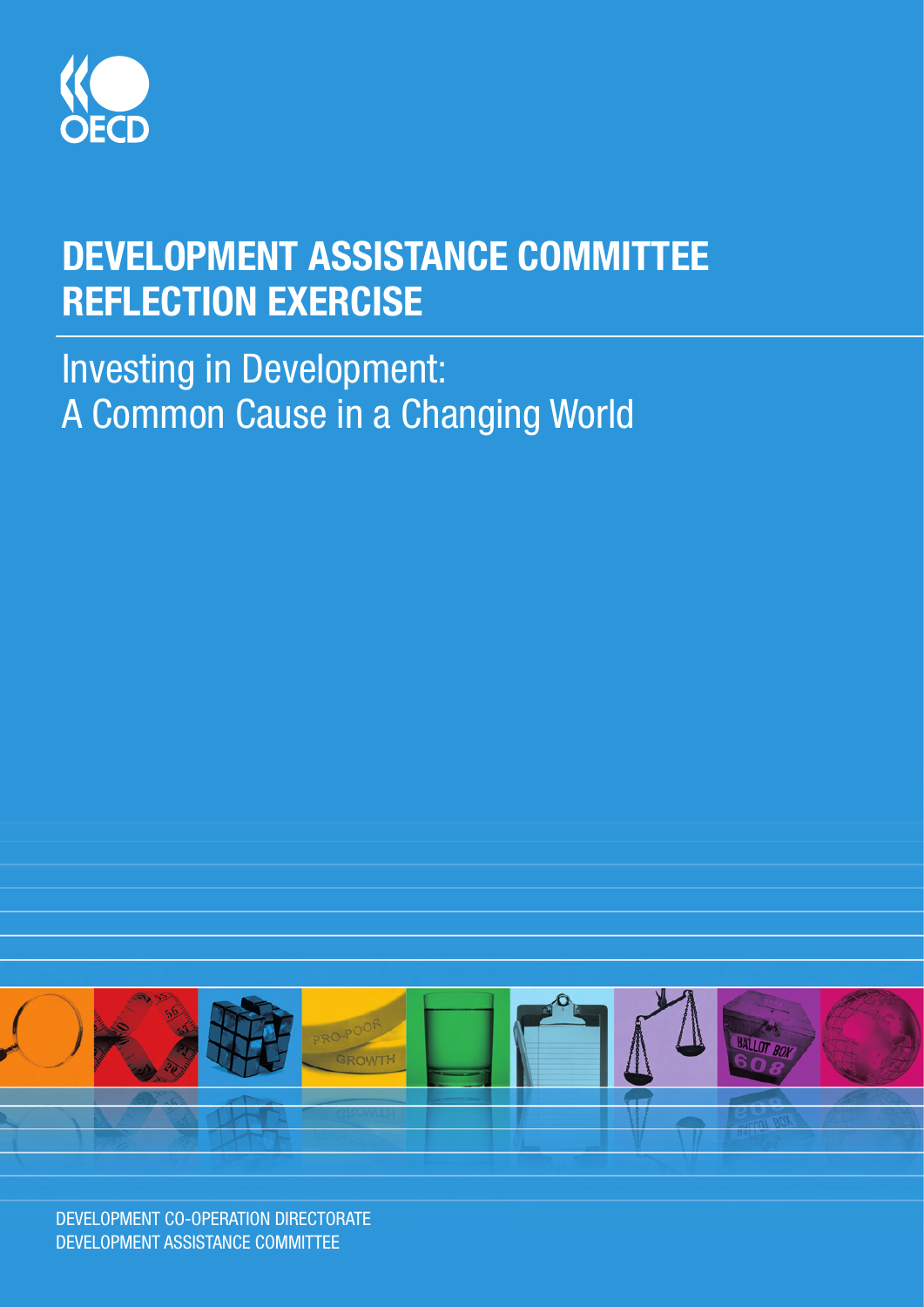# **Table of Contents**

| <b>Background and Recommendations</b>                  |                |
|--------------------------------------------------------|----------------|
| <b>Executive Summary</b>                               | 3              |
| I.Introduction                                         | 5              |
| II. The development landscape has changed profoundly   | 5              |
| III. Development is a common cause                     | $\overline{7}$ |
| IV. DAC activities should support strategic priorities | 9              |
| V. Adaptation of the DAC                               | 12             |
| VI. Conclusion                                         | 13             |
| Annex I Description of process                         | 14             |
| Annex II Overview of the DAC                           | 18             |
|                                                        |                |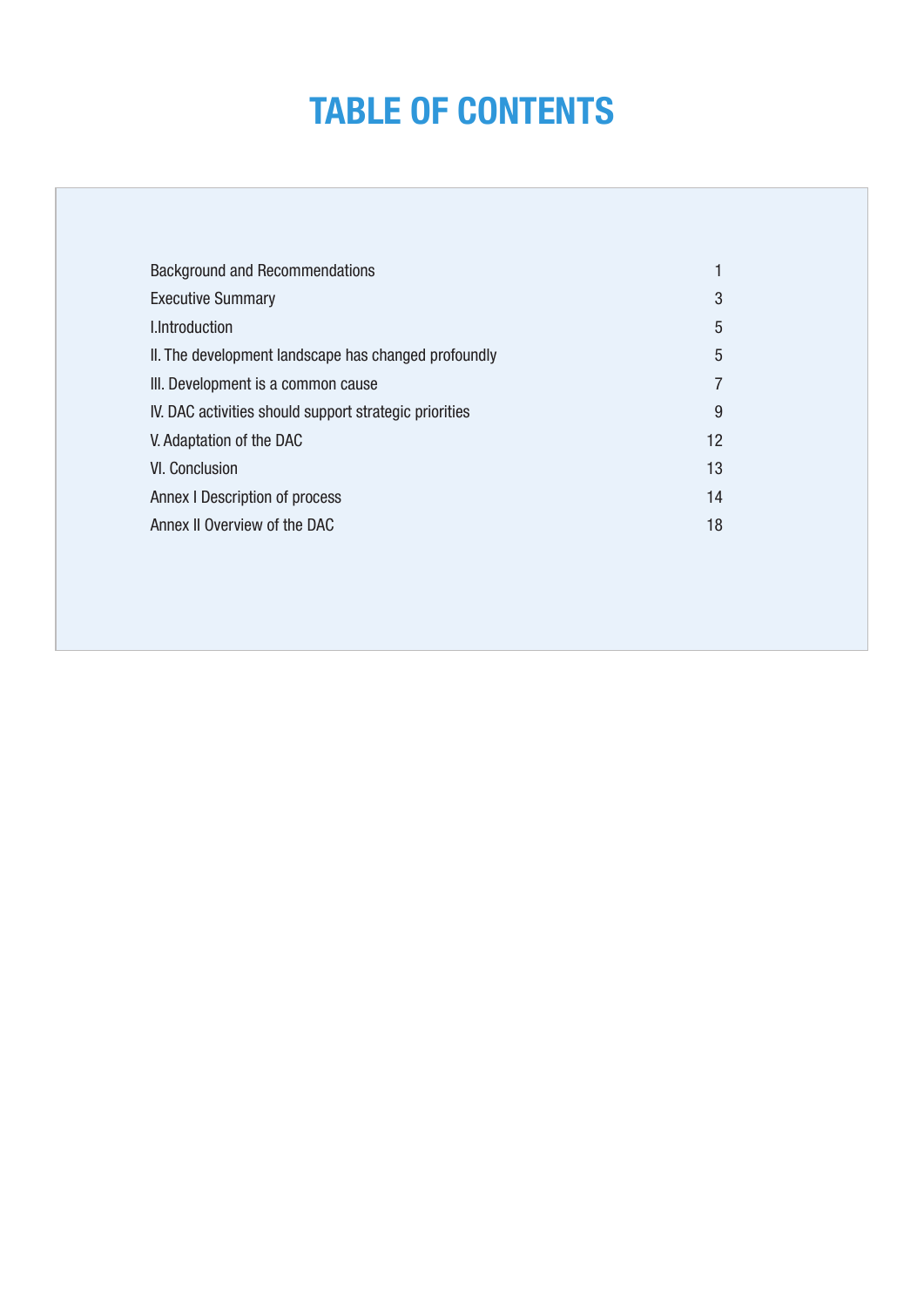# **BACKGROUND AND RECOMMENDATIONS**

This report responds to a recommendation of the Council in the In-Depth Evaluation for the Development Assistance<br>Committee (DAC) to undertake a strategic Reflection Exercise. The objective of the exercise was to address h his report responds to a recommendation of the Council in the In-Depth Evaluation for the Development Assistance Committee (DAC) to undertake a strategic Reflection Exercise. The objective of the exercise was to address how to sustain and increase the relevance of the Committee in the changing development landscape over the next ten to mandate, expected to be renewed by the Council for five years starting 2011. To take the exercise forward, a senior level Reflection Group was formed. Annex I lists the members of the Group and provides a description of the reflection process. The DAC High Level Meeting (HLM) discussed and endorsed the report on 28 May 2009. The DAC is now proceeding to work out the details of implementing the recommendations (see box below) as well as draft a revised mandate for Council's submission in mid 2010.

#### **Recommendations**

#### **Strategic Priorities**

Strengthen core areas of statistics, Peer Reviews, aid effectiveness, and policy guidance.

Engage actively in the global governance reform for development co-operation.

Deepen work on policy coherence for development.

Integrate global public goods into development strategies.

#### **Organisational Arrangements**

Articulate its future role in the revised mandate.

Deepen inclusion of key development stakeholders.

Carry out a reform to enhance its overall performance.

Expand advocacy work within OECD and for public support to development co-operation.

Encourage OECD to carry out a review of its overall work on development.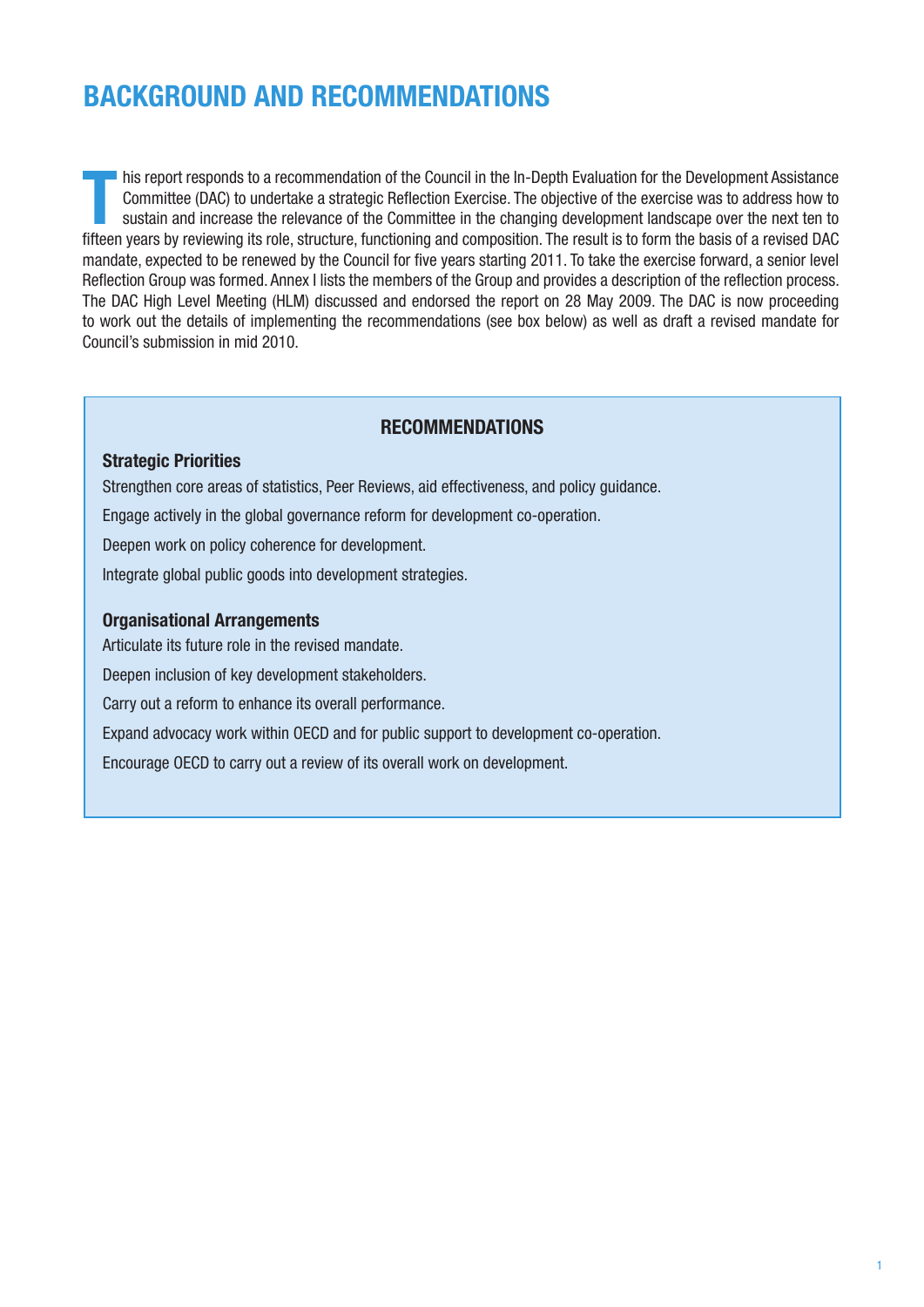# **EXECUTIVE SUMMARY**

### **The world has seen unprecedented welfare gains in the last 50 years**

1. The Development Assistance Committee (DAC) of the OECD, the world's principal donor forum, has contributed to these gains. The DAC's *Shaping the 21st Century: The Contribution of Development Co-operation* has shaped its work since it was published in 1996. It led directly to the Millennium Development Goals (MDGs) that continue to guide the collective global development enterprise. It enshrined the ownership principle by which developing countries take the lead in defining and implementing their own development strategies as a central tenet of donor policy. Its recommended commitment to adequate resources saw a significant increase in official development assistance (ODA), which reached a record level of 120 billion USD in 2008. Its emphasis on ownership, partnership and co-ordinated assistance led to the DAC-initiated Working Party on Aid Effectiveness, now a de facto international partnership that has contributed to increasing the effectiveness of higher aid levels.

### **New global challenges demand new answers from the DAC and the wider development community.**

2. The most immediate challenge comes from the global economic crisis. Others include climate change, conflict and insecurity, pandemics, as well as the consequences of longer-term global demographic, economic, and environmental shifts. Even if the MDGs are met by the target date of 2015, large numbers of people will remain in poverty and vulnerable. This report makes several recommendations to strengthen global development. It calls for leveraging development policies with policy actions in other areas that affect development results, the integration of global public goods alongside national priorities in development strategies, and a reformed governance framework for development co-operation that provides more legitimacy, accountability and effectiveness. The report calls for renewed commitment to the MDGs, to making adequate resources available for development, and to increasing the effectiveness with which those resources are used. Finally, it calls on the DAC to adapt its activities and processes to support these priorities.

### **Development co-operation must adapt to meet today's global challenges.**

3. In 2000, the international community committed itself to sustainable development and poverty eradication. Development was recognised not as charity from rich countries, but as a collective responsibility that addresses the interests of all the world's nations by upholding the principles of human dignity, equality, and global equity. Delivering on this common cause remains the central challenge of development today. If it fails, billions of people are condemned to continued poverty, and all of the world's citizens, rich and poor alike, and the earth's eco-systems become more vulnerable. Renewed urgency is needed, accompanied by a relentless focus on delivering results. Against this background, this report recommends four strategic priorities to guide a sustained and co-ordinated global response:

- Successful development needs more than aid. It needs policy actions in areas like trade, investment, security, migration, tax co-operation, and anti-corruption as well as leveraging all sources of development finance (domestic resources, export revenues, foreign investment, and remittances) for concrete results. National development strategies and donor assistance programmes must integrate global public goods, such as climate stability, control of infectious diseases, financial stability, an accessible and equitable global trading system, access to knowledge and international peace and security.
- The global development architecture must be reformed to improve its effectiveness and broaden its support. It must become more inclusive and less fragmented. A world that needs more effective global responses needs a strengthened multilateral development system.
- The international community must step-up its commitments—financial and other. Aid promises—whether the UN target of 0.7% of GDP or those made by the G-7 countries in Gleneagles in 2005 — have not yet been met. Since then, the financing needs of developing countries have increased due to the economic crisis and issues like climate change. Implementation of commitments to make aid more effective is lagging and must be accelerated.
- The international community must step up action to achieve agreed development targets, including halving poverty by 2015, the current timeline for the MDGs. It must also put in place a renewed process for the post-2015 period that will address any unmet targets, that will help the more than one billion people projected to continue to suffer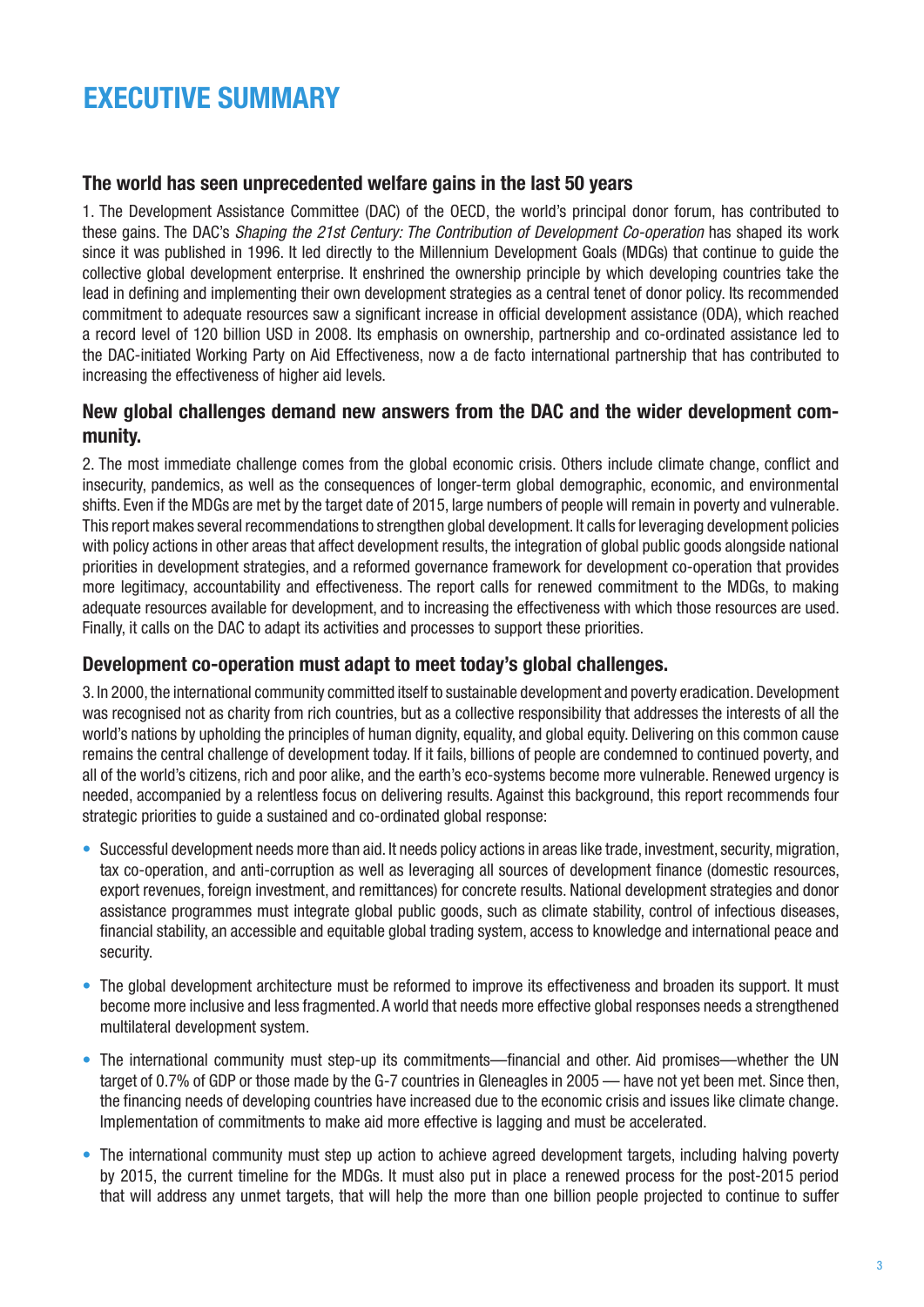extreme poverty, that will emphasise reduced inequality and inclusive globalisation, and that will address shared global priorities.

### **The DAC must adapt its activities**

4. As the primary global forum for providers of development assistance, it has a unique role in the development community. Guided by the Millennium Declaration and the OECD's commitment to stronger, cleaner and fairer in globalisation, it should work to ensure leverage between ODA and other sources of development finance, development-friendly policies, and programmes that integrate global public goods to achieve concrete, sustainable and equitable results. Specifically, the DAC must:

- Sharpen its core tools and working methods (such as aid effectiveness, statistics, peer reviews and policy advice and guidance) that help its members and the expanded donor community to deliver on existing quantitative and qualitative commitments.
- Take an active role in the process of reforming the global governance framework for development co-operation, demonstrating leadership through reform of its own governance arrangements.
- Deepen and accelerate its work to promote policy coherence for development, as it does so being more strongly anchored with other policy communities within the OECD.
- Focus on integrating global public goods into development strategies and programmes in ways that are pro-poor and sustainable.

### **These changes will require adaptation of existing DAC organisational arrangements**

5. The DAC must:

- Articulate its role in a changing development landscape in its mandate (to be renewed in 2010 for a five-year period).
- Extend and deepen inclusion of key development stakeholders in all areas of its work. It should invest heavily in reaching out to and building effective relationships with other donors and other key stakeholder groups. It should work pro-actively to welcome new members. It must strengthen arrangements whereby DAC members are held to account for meeting the commitments they make and implementing the policies they endorse.
- Help the wider process of reforming and strengthening the multilateral development system.
- Expand its advocacy work.
- Adapt its internal structures and processes.
- Encourage the OECD to carry out a review of its overall work on development, the results of which may impact how the •DAC works itself and with other parts of the OECD.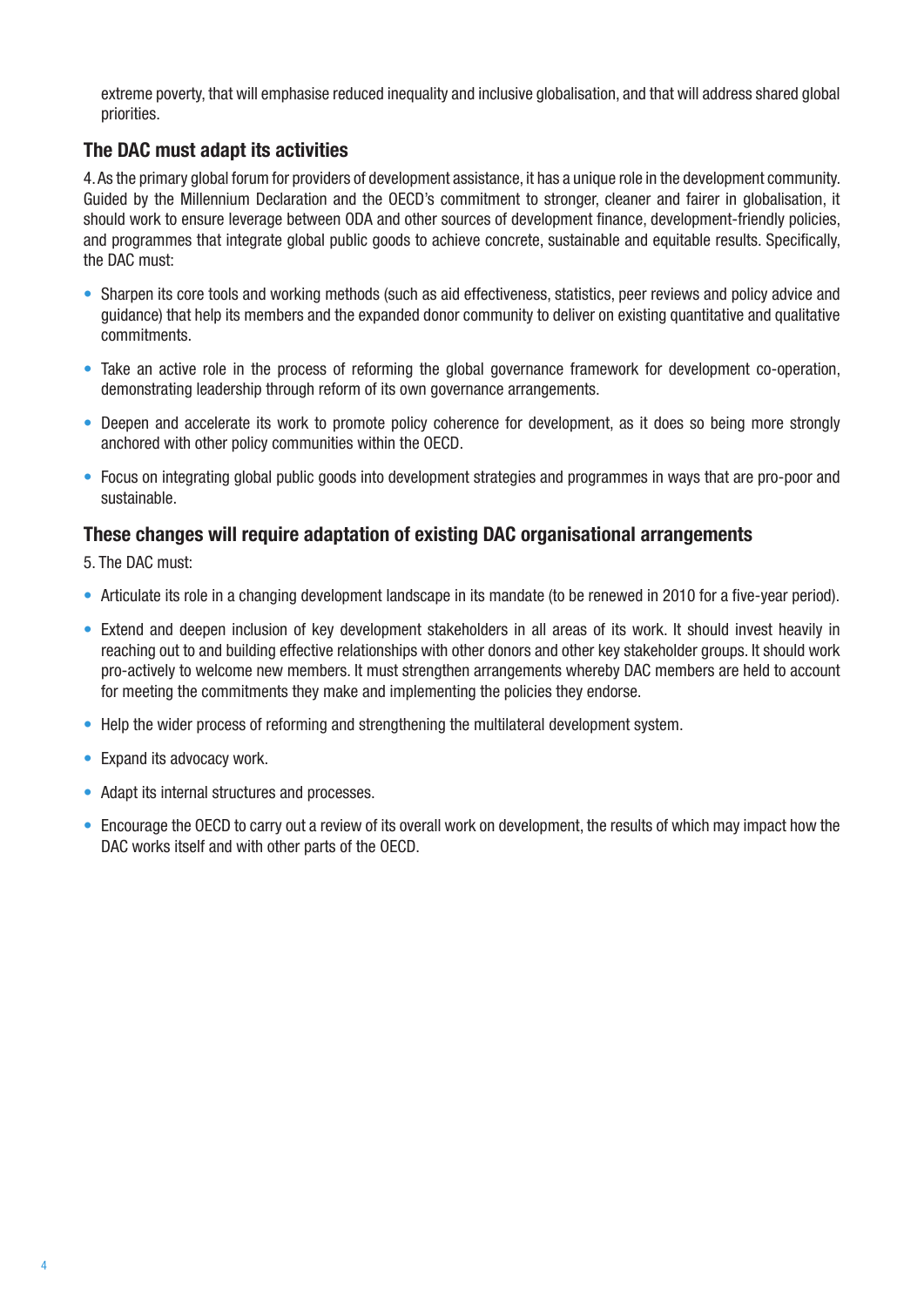### **I. Introduction**

1. The world has seen unprecedented welfare gains in the last 50 years. These gains have been shared unevenly. For many, they are at risk of reversal. Poverty remains a huge global problem. A more inter-connected world faces increased global threats such as conflict, climate change, and disease. The most immediate threat—the current global economic crisis—has exposed hundreds of millions to the risks of hunger, loss of employment, poverty, and economic insecurity. Acute and growing pressure on resources, especially land, energy and fresh water supplies, means that the current global consumption model cannot be sustained.

2. Development co-operation has contributed to these welfare gains. At the same time, it has been criticised for shortcomings in its ability to demonstrate results, for an excessively narrow focus on aid, and for the incoherence and inefficiency of an international development system that has evolved in a fragmented and poorly co-ordinated manner. Development focuses on those who have been left behind and are at risk in the world. It is a world in which the fates of rich and poor alike are more intertwined than ever. It is a world that is experiencing the most acute economic crisis in decades at the same time as facing profound challenges such as climate change and insecurity that demand immediate attention. This report recommends how development needs to respond to a radically changing global landscape. It also makes recommendations on how the OECD's Development Assistance Committee (DAC), the world's principal donor forum, should best support that response.

### **II. The development landscape has changed profoundly**

3. Since the middle of the 20th century, the welfare of a substantially larger global population has seen great improvements. Life expectancy at birth increased by 20 years. Real incomes per person increased more than threefold since 1950. The proportion of people living in extreme poverty fell to around one-quarter in 2005, from around onehalf in 1981. The proportion living in hunger halved between 1970 and 2007. Youth and adult literacy in developing countries increased by more than ten percentage points between 1988 and 2000. However, these benefits have not been experienced equally. Some countries and groups have been left behind, while others have experienced reversals. Some progress indicators mask absolute numbers that may have worsened—for example, around one billion people continue to suffer from hunger, and 1.4 billion live in extreme poverty. Although a number of countries in sub-Saharan Africa have seen progress, the region as a whole has been particularly disadvantaged. There is widespread concern about both the sustainability and equitable distribution of the gains achieved.

4. The gains made are now under threat. Acute crises, the most recent of which is the global economic crisis, now happen with increasing frequency. At the same time, the world faces a series of longer-term but no less urgent global challenges. These include climate change, conflict and insecurity, pandemics, and the consequences of a range of longerterm demographic, economic and environmental shifts. A more inter-connected world increases the sense in which these threats are shared. Nation states by and large remain the primary unit of identity in the world. Yet welfare is increasingly influenced by global phenomena, and much human endeavour takes place through non-state structures. States experiencing conflict and fragility, in which one billion people live, struggle to function at all.

5. Development co-operation has a key role to play in supporting countries through and beyond the crisis. The world is now experiencing the worst economic crisis since the 1930s. The sharp contraction in global economic activity is affecting both advanced and developing countries. Global GDP will decline in 2009 for the first time since the middle of the 20th century. Financial conditions have deteriorated sharply for developing countries through a combination of falling exports, lower remittances, and reduced access to financial markets. Around 50 million more people are projected to be in poverty in 2009. More than 50 million are expected to lose their jobs. The welfare of hundreds of millions is at risk. With fewer resources, developing countries face the challenge of protecting or expanding critical spending and investment, including on social safety nets, human development and essential infrastructure, and restoring sustainable growth. Lower income countries will need more assistance to protect critical expenditures and prevent further erosion of progress made in reducing poverty. While the crisis will reduce global growth, at least in the short-term, the relatively stronger growth performance of emerging economies and developing countries suggests a continued if uneven shift in the geographic distribution of economic power.

6. Demographic and other trends pose major challenges to human development. The world'spopulation is projected to increase to around 9 billion by 2050. This is almost fifty percent above the level in 2000 and more than three times that in 1950. The aggregate increase will largely take place in developing countries, especially in the fifty least developed. It will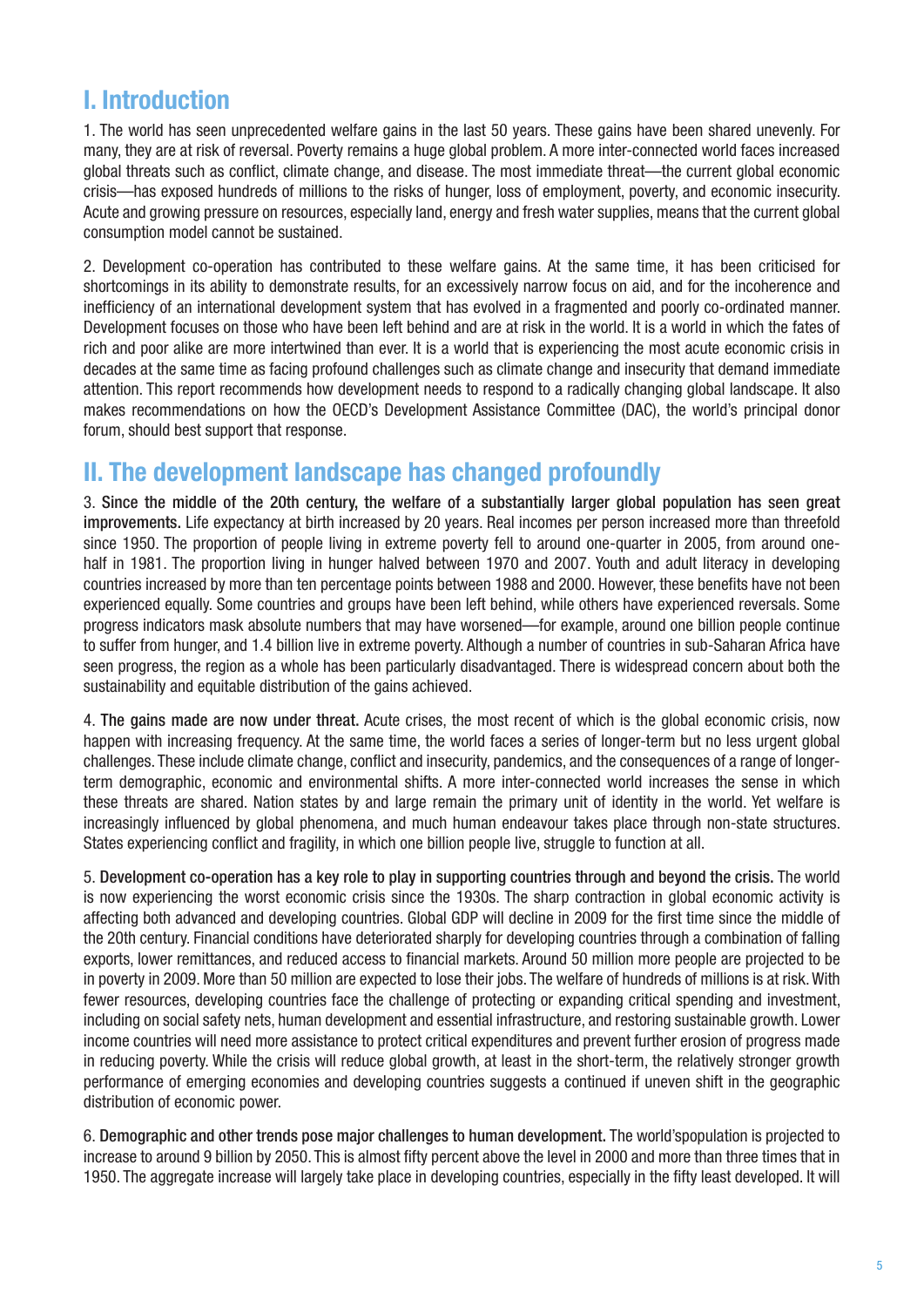be accompanied by increased ageing, urbanisation, and migration. Global economic output has grown more rapidly than population, driven mainly by developing countries in recent decades. Even if the MDGs are met by 2015, large numbers of people will remain in poverty. Women and children are the most vulnerable. Gender inequality, so costly in development terms, continues. On current trends, at least 29 million children will not be in school in 2015, and there will be over 700 million illiterate adults. Substantial challenges remain in the areas of health, social protection, food security, and the provision of humanitarian aid to those who need it.

7. Earth systems are less secure. Increased consumption by a growing global population over an extended period has put enormous pressure on ecosystems and natural resources. The current global consumption model is not sustainable. Changes in climate are expected to affect everyone profoundly. The adverse impact will be most severe on people in developing countries. The existing level and profile of energy consumption are at the heart of global warming and overall sustainability concerns. The world is struggling to meet current demand for food, which is projected to grow significantly. Access to fresh water is under ever-increasing stress, with the poor being most vulnerable. These aggregate trends mask a wide diversity of national experience, with developing countries disproportionately vulnerable and underequipped to respond.

8. Globalisation and inter-connectedness have continued to grow. By the advent of the crisis, trade, foreign direct investment, and remittances to developing countries had all reached record levels. Cheaper and more accessible communications and transport services have facilitated the sharing of goods, services, ideas, information, and technology. In aggregate, this has brought great benefits. However, these benefits have been unevenly distributed, and often the associated costs have been borne by those who benefited least. Greater economic integration and interdependence have increased awareness of the importance of global public goods,<sup>1</sup> while the three crises of 2008—food, fuel, and finance—have underscored how vulnerability is shared and the need for co-ordinated global responses.

9. Helping states in fragile situations and promoting good governance are shared objectives. Fragile and conflictaffected states and areas are home to one-sixth of the world's population and to onethird of all those who live on less than 1 USD per day. The spill-over effects—violent conflict, instability, organised crime, increased domestic and genderbased violence, migration, and human trafficking—both within and between states affect the entire global community. With their populations among the fastest growing, the risks they face and pose to the international community will grow. The last two decades have seen progress in strengthening governance, including the advance of democracy, the fight against corruption, integration of human rights in development, and stronger institutions for public accountability. Yet much remains to be done.

10. Development co-operation has made important advances. The UN Millennium Declaration in 2000 committed the global community to development and poverty eradication. It did so in the context of a broader commitment to global peace and security; protection of the environment; advance of human rights, democracy and good governance; and protection and empowerment of the vulnerable.<sup>2</sup> It noted that the benefits and costs of globalisation are very unevenly shared, and that developing countries and countries with economies in transition face special difficulties in responding. The Declaration set out a series of eight Millennium Development Goals (MDGs) that have since been adopted by the international community as the agreed framework for global development co-operation. There has been progress in meeting the targets, but it has been uneven. Until the global economic crisis struck, the target to halve poverty by 2015 was ontrack to be met at a global level. Yet absolute numbers remain high. The number of poor people living in sub-Saharan Africa has increased, and it now accounts for more than one quarter of the global poor compared to around one-tenth in 1981.

11. Both the volume and sources of development finance have increased substantially. The Monterrey Consensus in 2002 expanded the debate over financing for development.<sup>3</sup> By 2007, developing countries' own resources, their export earnings, net private flows, and receipts from remittances had all reached record levels. Official development assistance

<sup>1.</sup> The International Task Force on Global Public Goods noted in its 2006 report that a global public good is one that "benefits all countries and, therefore, all persons". The report identified climate stability, control of infectious diseases, financial stability, an accessible and equitable international trading system, knowledge, and international peace and security as the principal global public goods (see *www.gpgtaskforce.org).*

<sup>2.</sup> The Millennium Declaration was reinforced and further elaborated in a series of follow-up global events that led to the Monterrey Consensus (2002), the Johannesburg Plan of Action (2002), the World Summit Declaration (2005) and the Doha Declaration (2008). The ongoing evolution of international co-operation approaches towards human security was re-affirmed in the OECD statement to the follow-up of the United Nations Millennium Declaration and Monterrey Consensus in April 2005.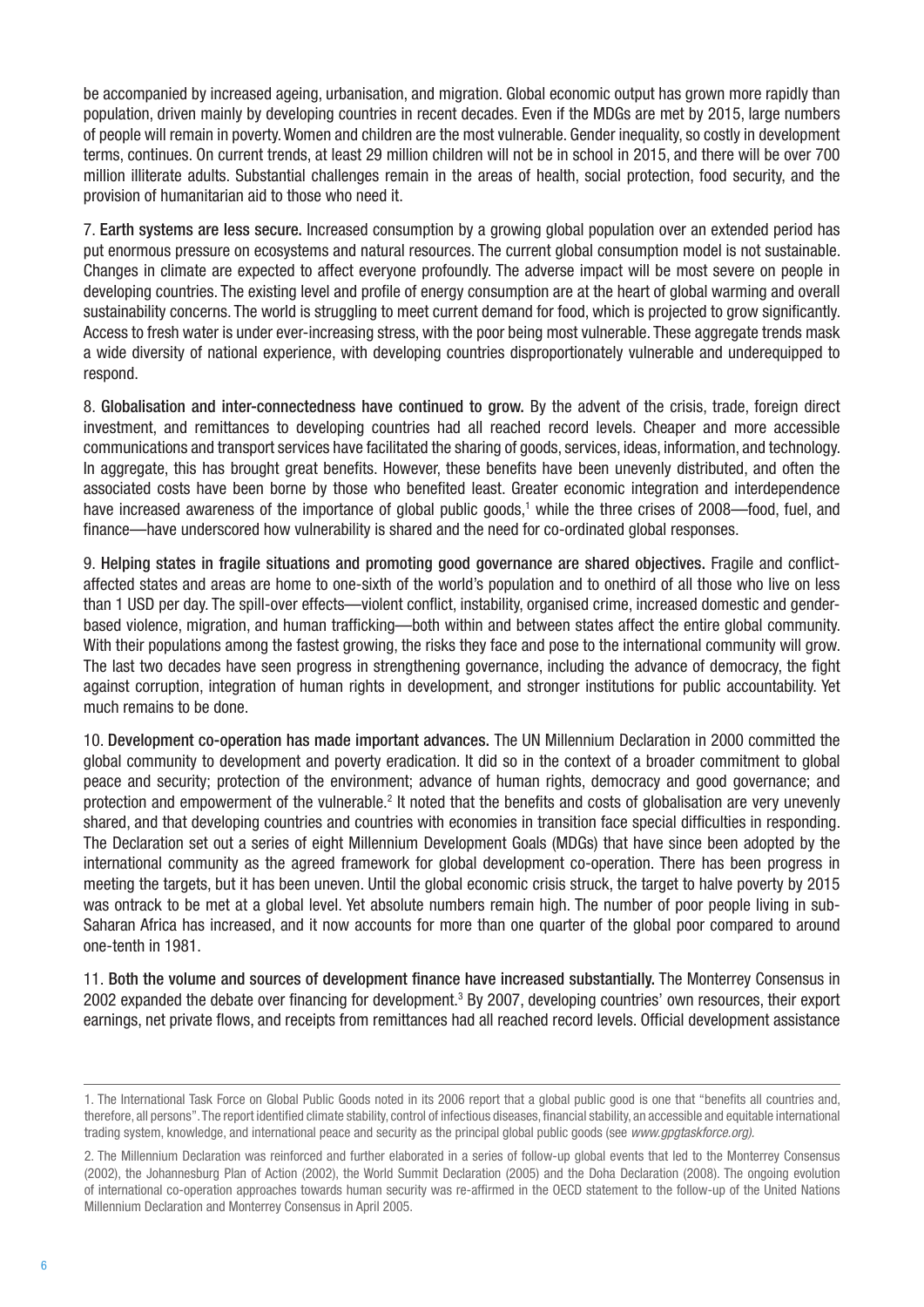(ODA) reached a record level of USD 120 billion in 2008, around two-thirds higher than in the late 1990s. This followed years of static or declining levels, especially relatively to GNI. However, at a weighted average of 0.30% of DAC member countries' GNI in 2008, it remains below the ratio seen in the early 1990s (0.33%), and below the UN target of 0.7% of GNI. The target of reaching USD 130 billion a year (in 2004 prices) envisaged at the 2005 G8 summit in Gleneagles remains very challenging. Meanwhile, the number of donors—both public and private—has increased dramatically. Many operate outside established aid co-ordination structures and limited data are available on their activities. The scale of new entry has brought a rich diversity of approaches, but also considerably more complexity and fragmentation. Although the donor community lacks an overall global co-ordinating or regulatory mechanism, important initiatives have taken place in the last decade. These include the DAC-initiated aid effectiveness agenda that resulted in the Paris Declaration and Accra Agenda for Action. More recently, the UN launched its Development Co-operation Forum.

12. Global institutions are struggling to respond. A world that has seen unprecedented advances in human welfare faces profound challenges. The risk of reversal of the gains made is higher than it has been for a long time. The fate of all the world's citizens has never been more inter-linked, yet predominantly national structures for public action are ill-suited to address problems that are increasingly trans-national. Development co-operation has responded, yet the structure within which it does so is neither co-ordinated nor coherent. As with the broader international system, the institutional framework for development co-operation has not kept pace with a changing world.

### **III. Development is a common cause**

13. Development is vital to global stability and welfare. The current economic crisis affects both developed and developing countries. It illustrates global inter-connectedness and the mutual interest in taking collective action. Developing countries need help to deal with the consequences of the crisis, in particular to restore sustainable growth and to protect vulnerable communities. Developed countries need to help as their contribution to a collective global responsibility to uphold the principles of human dignity, equality and equity and as their own welfare is directly affected by events in developing countries. Emerging economic powers have an increasing responsibility to contribute to global responses as their economic means increase. All have a shared stake in maintaining the hard-won development gains of the last several decades. Equally, all have a shared interest in addressing global priorities like climate change and international peace and security. As never before, global development is a common cause.

14. Realising this common cause is difficult. Since the Millennium Declaration, the global approach to development model aspires to reflect shared values, common interest, country ownership, co-ordinated effort, and mutual accountability. Implementation of this model faces profound challenges. Collective global action is difficult when the costs of a public good are borne locally, but the benefits may be global or are only seen in the longer term. Global institutional structures, while adapting, are seen to do so slowly and to be inadequate to the challenges now faced. It is difficult to secure commitment to shared values and standards from new aid providers when the structures that produced them may not adequately reflect their voice. Donor commitments are seen to be lagging in implementation. Immediate problems, such as the economic crisis, can reduce the focus on longer-term challenges.

*Successful development needs more than aid.* Global, regional and national policies in areas like tax, trade, investment, *•* migration, anti-corruption, access to technology, and security can have a greater impact than aid on the ability of developing countries to make sustainable progress. National development programmes need to integrate global priorities, notably the response to climate change. Likewise, responses to global issues need to reflect development priorities. Development co-operation must internalise both of these dimensions—promoting policy coherence and addressing global public goods. This will require stronger working relationships between the development and other policy communities at national, regional and global levels. It will require stronger voice and participation from developing countries themselves, especially from emerging global economic powers whose policy decisions have an increasing impact on global outcomes. And it will require development policy to find an appropriate balance between

<sup>3.</sup>The Monterrey Consensus conceived a new partnership for global development. It recognized both the need for developing countries to take responsibility for their own poverty reduction and the necessity for rich nations to support this endeavour with more open trade and increased financial aid. It embraced several sources of development finance: domestic financial resources, international resources such as foreign direct investment and other private flows, revenues from international trade, increased international financial and technical co-operation, external debt, and systemic issues such as enhancing the coherence and consistency of the international monetary, financial and trading systems. The follow-up Doha Declaration in 2008 re-affirmed Monterrey, included a strong commitment by developed countries to maintain their ODA targets irrespective of the current financial crisis, and committed to a number of additional measures to enhance the adequacy and effectiveness of development financing.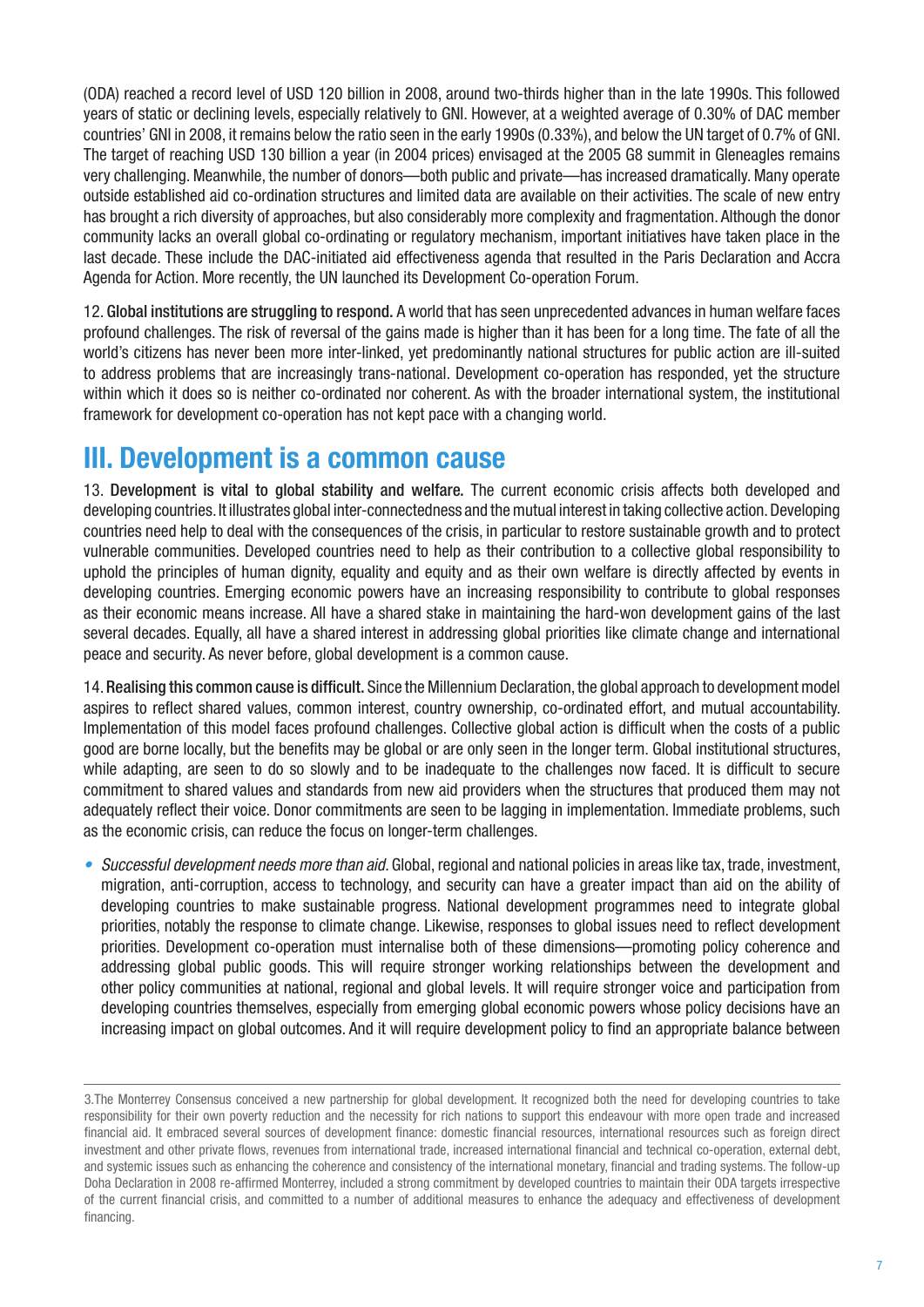country-specific and global programmes and interventions. Alongside these policy measures, ODA must leverage nonaid sources of development finance, such as domestic resources and private flows, including foreign investment and remittances.

- The global institutional framework for development must evolve further to make it more effective and to broaden *its support.* Legitimacy, accountability, and effectiveness must guide the reform outcome. The voice of developing countries must be strengthened, acknowledging that they do not comprise a homogenous group. Some have become global economic powers and have started their own international aid programmes even as they continue to have significant national development needs. Others are more vulnerable and continue to need substantial levels of external assistance. The responsibilities assumed by developing countries need to grow in line with their increased economic weight. Both public and private donors need to be represented, as well as providers of South-South collaboration (see also Box 1).
- Development commitments need to be stepped up. ODA, while growing, remains below the levels committed for 2010 at the G8 Summit in 2005, and less than half the UN target of 0.7% of GDP. Developing countries need substantial additional resources to address the economic crisis and the costs of meeting global challenges like climate change. The Copenhagen climate conference later this year will address how to finance mitigation and adaptation costs that may reach hundreds of billions of dollars annually in developing countries. A key question is how to ensure complementarity between the additional financing needed for climate change and existing development financing including ODA. Against this background, crisis-induced fiscal pressures must not lead to cuts in aid. Global conditions rather call for a major step-up in resources, a point underscored in the 2008 Doha Declaration of Financing for Development. Commitments made to make aid more effective are lagging. Implementation by both developed and developing countries needs to be accelerated.
- *Agreed global development goals, including halving global poverty by 2015, require more decisive action and need to • be followed by arrangements for the post-2015 period.* The leaders of the G20 group of countries have re-affirmed their commitment to meeting the MDGs. They did so in the context of a wide-ranging global response to the economic crisis. The global development community will need to draw on all of its instruments, including ODA, to ensure that this commitment is met. MDG successor arrangements for the period after 2015 should set out a framework for results and action by the international community. The framework should include a focus on meeting any MDG targets that have not been met by that date, measures to help the large numbers of people (projected to be in excess of one billion) who will continue to be vulnerable and live in extreme poverty even if existing targets are met, an emphasis on reduced inequality and inclusive globalisation, and commitments to address shared global priorities.

#### **Box 1. Possible features of a global development framework for the future**

Reform of the global governance framework for development should evolve in a manner consistent with wider reform of the global institutional system. It should follow an inclusive process that provides substantive voice to all stakeholders. The resulting structure is unlikely to be a single institution, but will likely involve networking among institutions, building upon, and adapting as appropriate, elements that are already in place. The UN Development Co-operation Forum is likely to have an important role. The DAC's Working Party on Aid Effectiveness, now a *de facto*  international partnership, provides a foundation on which to build and offers several lessons that can inform the wider debate. New structures should address the need to co-ordinate global strategies for development to ensure they reflect shared commitment to reach agreed goals; provide a mechanism to enhance co-ordination; include arrangements for mutual learning as well as setting, monitoring and mutual holding to account for implementation of broadly agreed standards; agreed measures to strengthen the multilateral development system; and provide a vehicle to build public understanding and support for aid and development co-operation.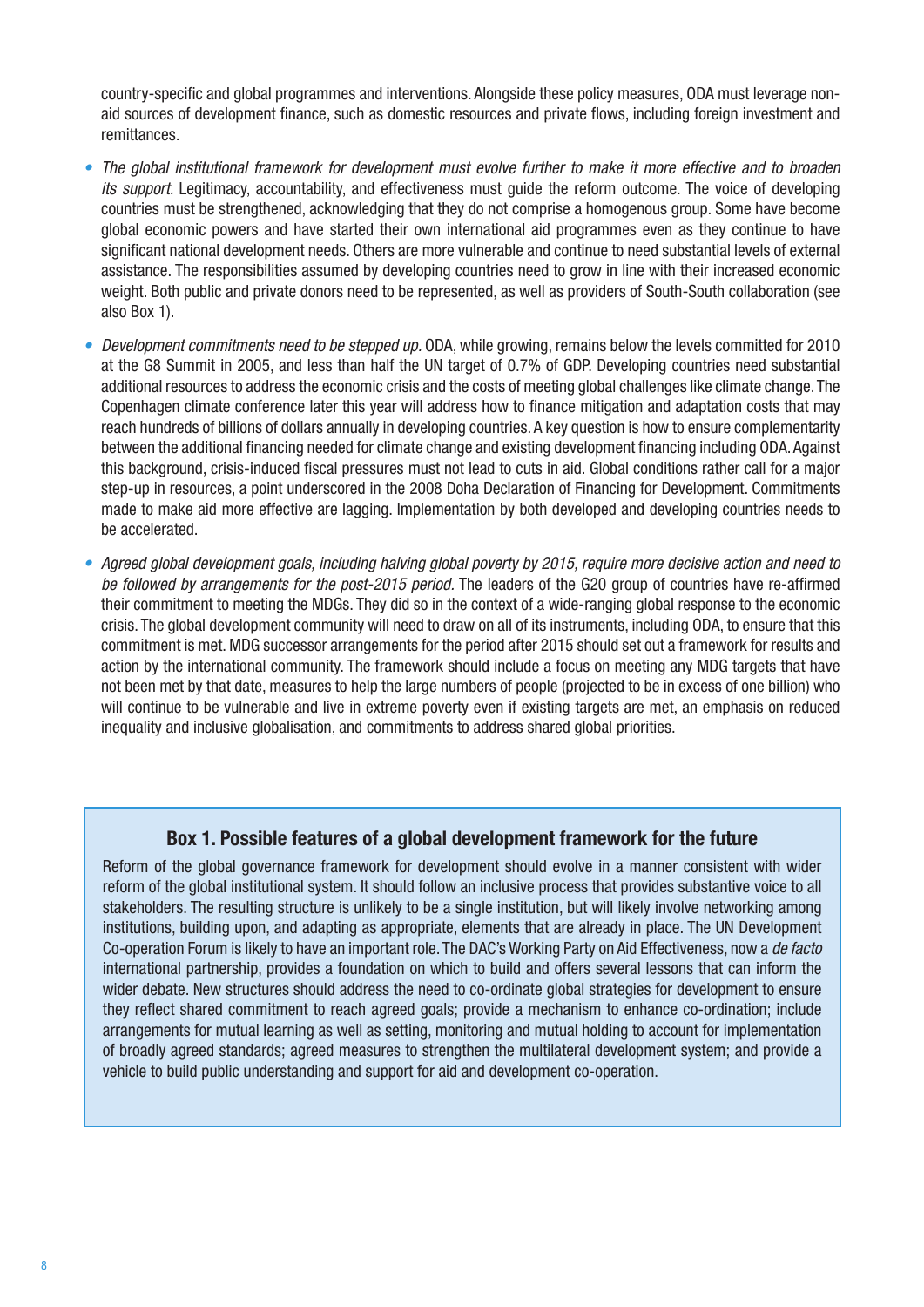## **IV. DAC activities should support strategic priorities**

16. The DAC has been the world's main donor forum for 50 years. Its members provide the bulk of ODA, which reached USD 120 billion in 2008, and is committed to grow. One of the principal committees of the OECD, it has a distinct normative identity, global reach, ready access to other policy communities, and the benefit of structured OECD working practices. It provides a unique forum for sharing views and exchanging lessons. It has an established brand name with a reputation for objective neutrality and quality work. It has shown an ability to adapt and be flexible in the application of a mandate that remains unchanged since 1961. It has demonstrated global leadership in areas such as the elaboration of the MDGs and the aid effectiveness agenda. It sets and monitors global standards in a number of key areas of development. It carries out a range of de facto regulatory functions in selected areas. Its definition and monitoring of ODA provide the context within which DAC members commit substantial amounts of aid. While ODA continues to be central to its work, it has more recently broadened to include a wider range of development activities through developing themes and approaches of common interest, co-ordination, and reaching out to other policy communities and development stakeholders (see Box 2).

### **Box 2. Selection of recent innovative DAC work activities**

Among the cutting-edge activities carried out by the DAC are:

- Aid effectiveness.
- Establishment of a new international network on fragility and conflict, with participation from around 15 states experiencing fragile situations.
- New forward information surveys and the concept of country programmable aid, both of which are essential for management of scaling-up development impact.
- Review of trends in multilateral aid.
- Integration of climate change into development co-operation (on-going as part of preparation for the 2009 Copenhagen conference).

17. The DAC should adapt to contribute to the strategic priorities noted above. Its core activities should comprise assisting its members and the expanded donor community to deliver on existing qualitative and quantitative commitments; actively engaging in the process of reforming the complex global governance system for development co-operation; deepening and accelerating the work it has already undertaken to promote policy coherence for development; and working to integrate global public goods into development strategies. The DAC should be guided by a stronger focus on demonstrating results in all areas of its work. This requires changes to how and with whom the DAC works.

18. The DAC should continue to assist its members and the expanded donor community to deliver on existing qualitative and quantitative commitments. Central to this effort will be enhancing the impact of ODA. Much work remains to be done in this area. The DAC should adapt and further enhance its long-standing core areas of strength:

- The DAC should continue to play a leading role in the *aid effectiveness agenda*, one of its most innovative and valuable activities in the last decade (see Box 3). Its longer-term institutional home after the Fourth High Level Forum on Aid Effectiveness in 2011 should be collectively decided by the now-expanded membership of the Working Party. The DAC should continue to actively support this activity, guided by the Accra Agenda for Action, including in any new institutional home. The aid effectiveness agenda should evolve to address issues of new strategic emphasis, such as policy coherence for development and global public goods.
- The DAC's *statistical work* should expand its efforts to capture the totality of development finance flows, public and private, including improved coverage of multilaterals. Beyond the current provision of ODA statistics, the DAC should draw more on its strength in this field to produce reports that are tailored to key concerns of policy makers. In this regard, donors should provide more timely, detailed and accessible information about all resource flows for development, including future plans in a manner that will facilitate tracking of actual performance. There will be scope for much of this work to be drawn from that of other organisations, or for it to be performed jointly with others. There is also a need to develop and report more information on other dimensions of aid and development. This would go beyond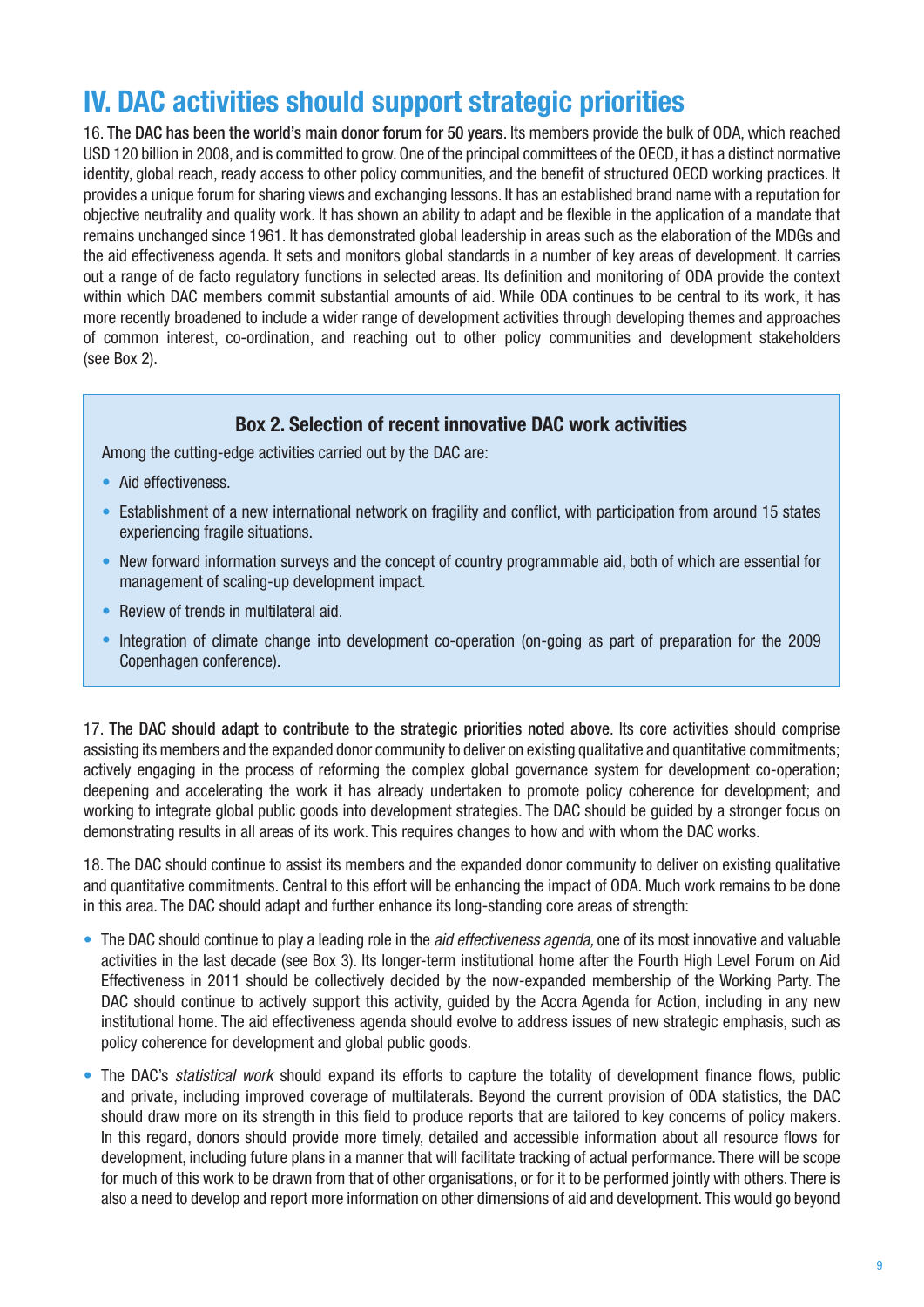the concept of strictly historical quantitative data, would build on those being developed through the aid effectiveness initiative and, working with other parts of the OECD, include policy coherence. The DAC should continue to improve accessibility of this information to the public.

- *Peer reviews*. Peer reviews of DAC member practices serve an important role in holding donors accountable to *•* each other, to their publics and to their partners. They should retain their peer characteristic. As a broader range of stakeholders become engaged in all areas of its work, the DAC should draw on this pool of expertise to support reviews and learning. These stakeholders – including partner countries, multilateral organisations and civil society – should be involved in, and contribute to, the peer reviews. Greater use should be made of quantifiable indicators and of DAC guidelines as reference points. The experience with reviews is a valuable resource that should be expanded into other areas. The DAC should actively assist major non-DAC donors and especially potential new members as they prepare to accede, for example through carrying out special reviews of their aid programmes and organisations. It should consider conducting reviews of the performance of multilateral organisations. It should support mutual accountability assessments conducted at partner country level. Together with interested developing countries, the DAC should also pursue recipient country focused and thematic reviews. Lessons should be drawn across reviews and shared with the wider donor community.
- The DAC should continue to *provide policy advice and guidance* on development issues. The willingness of members to adopt and implement policy in a way that can be explicitly monitored, for example in peer reviews, should be a test applied to proposals to develop new DAC guidelines.

### **Box 3. The OECD DAC Working Party on Aid Effectiveness (WP-EFF)**

The WP-EFF was established in 2003, taking over the work that had previously been done by the DAC Task Force on Donor Practices. Its membership comprises all members of the DAC, twenty-two partner countries, and most of the larger multilateral development organisations. Some other countries and institutions have been active observers. Hosted by the DAC, it has become the de facto international partnership on aid effectiveness. It uses traditional OECD methods to promote behavior change, share experience, pursue evidence-based dialogue, and share lessons, guidance and good practices. It has organised three high-level fora on aid effectiveness, in Rome (2003), Paris (2005) and Accra (2008).

Aid effectiveness has become one of the DAC's most high profile activities. It has extended the already broadening DAC focus from aid volumes to aid quality and, increasingly, development results. It has also brought together all major development stakeholder groups in a form of joint decision-making. A new mandate is scheduled for approval by June 2009. Guided by the Accra Agenda for Action, it is expected to focus on implementing aspects of the aid effectiveness agenda, monitoring progress, supporting donor and developing country efforts to implement their commitments, and preparing the 4th High Level Forum. Issues that continue to be debated are whether the DAC is the most appropriate body to lead the international development community's engagement in aid effectiveness, the Working Party's institutional consistency with the rest of the DAC and OECD, and the resources needed to sustain intensive and broader participation.

19.The DAC should actively engage in the process of reforming the complex global governance system for development co-operation. Governance related to development co-operation is evolving, most recently with the emergence of the WP-EFF. There is recognition that much development work remains largely ad hoc, fragmented, and unco-ordinated. Debates to enhance effectiveness, legitimacy, accountability and discipline demand the DAC's full attention. This will require engagement with the UN Development Co-operation Forum, with a broad range of donors beyond the membership of the DAC, and with other institutions committed to strengthened governance. The DAC's role should be consistent with that of the OECD, itself likely to evolve in the years to come. The DAC should strengthen the processes by which members are held to account for delivery of the commitments they have undertaken and implementation of the policies they have endorsed. In a world that needs more effective global responses, it should contribute to strengthening the multilateral system. In response to substantive reforms and indications of improved efficiency, it should examine the case for increasing the proportion of ODA delivered through multilateral organisations.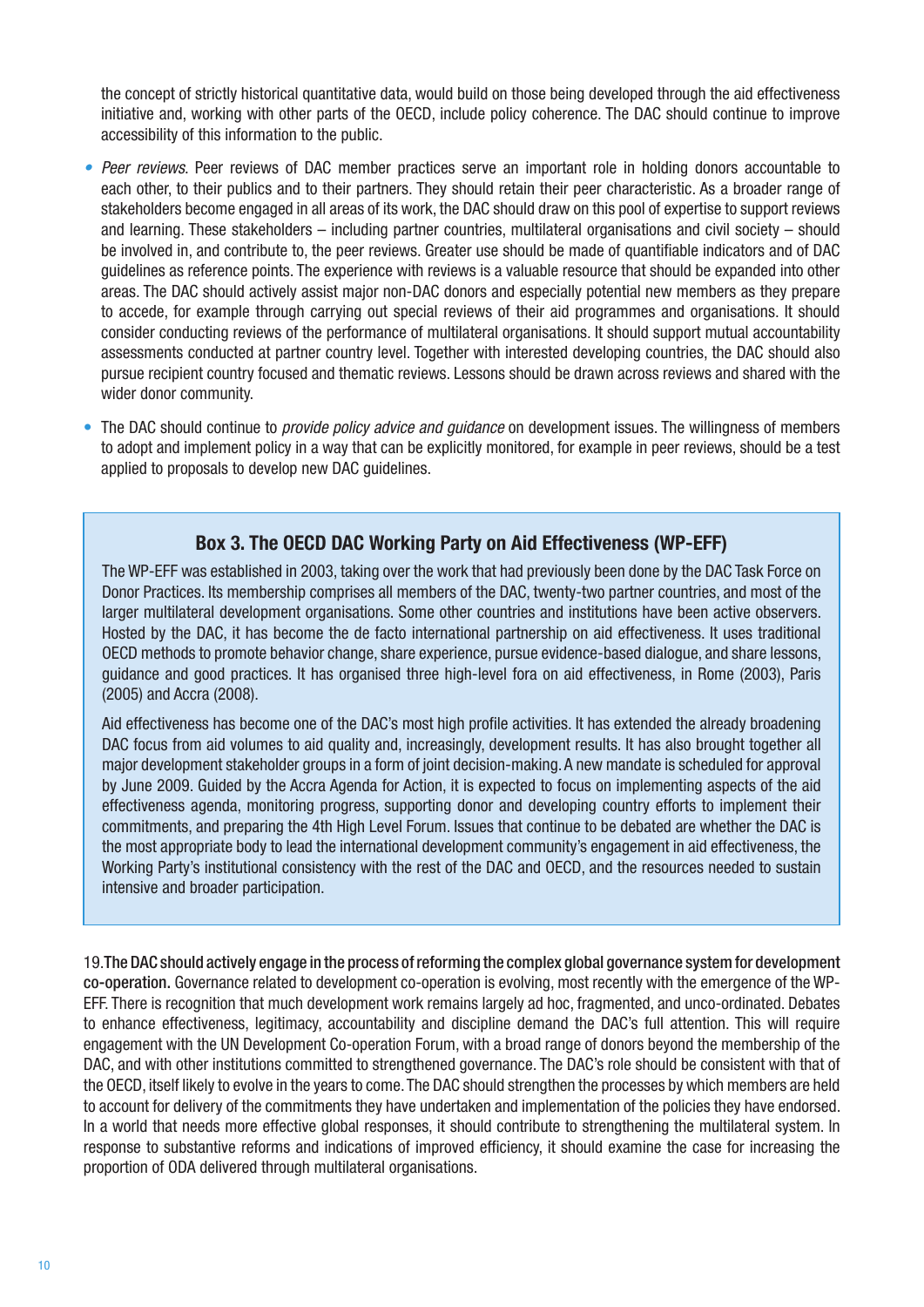20.The DAC should deepen and accelerate the work it has already undertaken to promote policy coherence for development. It should work particularly closely with other relevant parts of the OECD to this end. It should exploit opportunities to work with other international organisations, regional groupings and civil society organisations. Given the scope for different OECD policy communities to work together for better development results, the OECD should consider publishing regular progress reports on its work on policy coherence for development. The following are specific suggested priority activities on which the DAC itself should work:

- Help increase public awareness of the importance of policy coherence for development.
- Develop a knowledge-based centre of excellence, linked as appropriate to OECD policy communities and to the work of international partner organisations. This would build on existing DAC initiatives and instruments, including the aid effectiveness agenda, peer reviews, and mechanisms to measure results.
- Advocate for policy coherence for development in global fora, with an explicit link to the MDGs and selected global public goods. It will do this most effectively when it can point out how development contributes to other policy objectives.
- Provide guidance on how to build developing country capacity to manage public policy coherently, including a strong results dimension, and whole of government approaches.
- Include in its monitoring work the establishment of, and on-going reporting of performance against, a set of coherence indicators. Such indicators would need to attract broad support, involve other communities of the OECD as appropriate, and be accompanied by a monitoring mechanism that is objective.

21. The DAC should work to integrate global public goods into development strategies. Its location within OECD positions it well to do so. The following are specific tasks that the DAC should undertake:

- Be a voice within OECD and globally for the pro-poor and sustainable provision of global public goods. As in the area of policy coherence, its advocacy work will be helped by being able to demonstrate how progress in developing countries on global public goods brings benefits to all countries.
- Include global public goods in its work on policy coherence.
- Increase engagement with developing countries, especially those with increasing impact on global outcomes.
- Give particular priority to climate change and international peace and security. In the case of climate change, key challenges are how to ensure the global response contributes to poverty reduction and development objectives, how funding is to be governed, and how to ensure complementarity between climate change funding and existing development financing, including ODA.
- Help develop standards and guidelines and work toward co-ordinated donor policy and action, adapted as appropriate for the income and capacity diversity of developing countries. Provide assistance on how donor programmes and ODA can best help developing countries to internalise effective support for global public goods.
- Develop mechanisms for defining, classifying, and monitoring development-related funding for global public goods, in •co-operation with other organisations.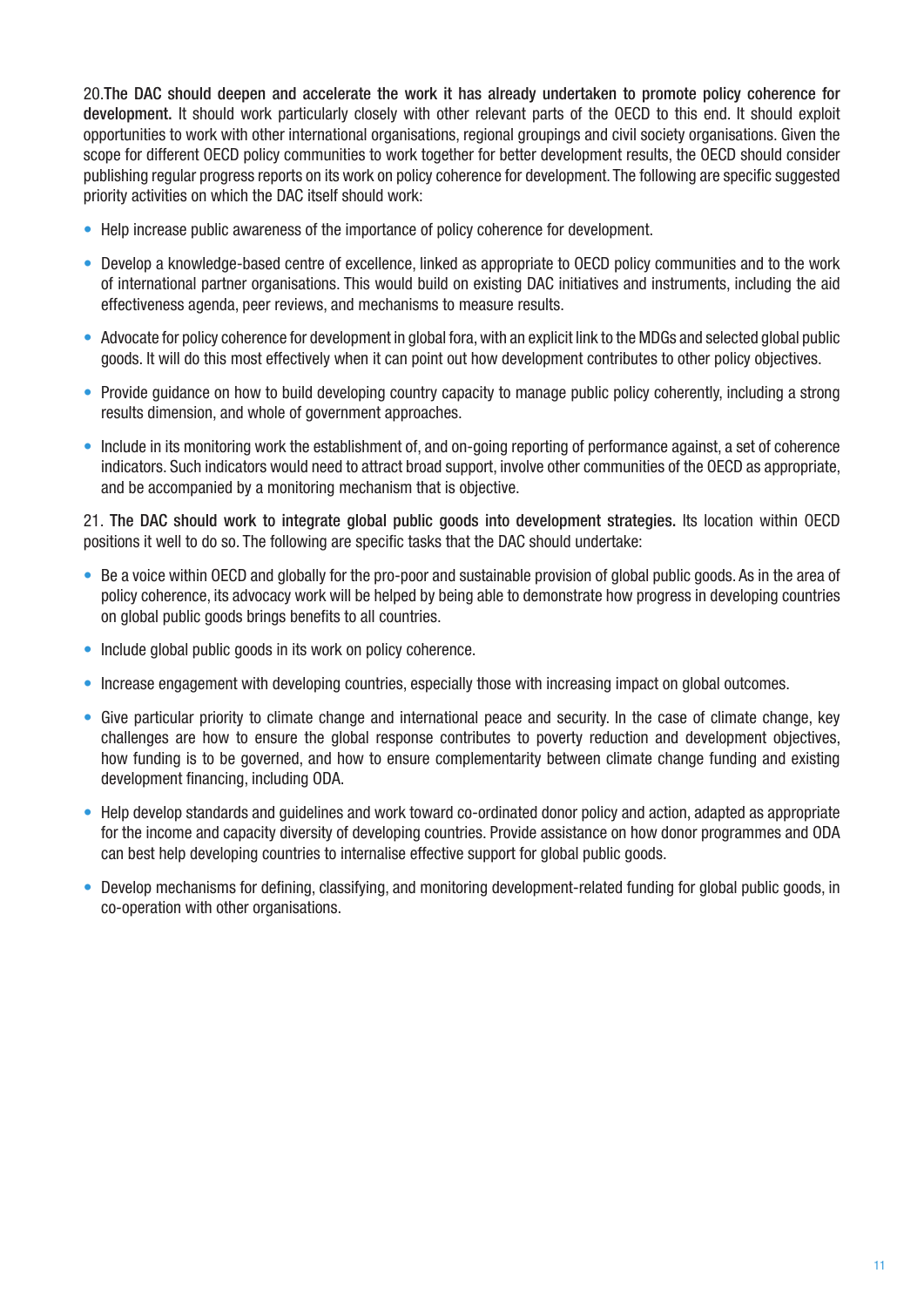# **V. Adaptation of the DAC**

22. The DAC should articulate its future role in the updated mandate for the next five years planned for 2010. This role should be guided by the UN Millennium Declaration (and any replacement framework), by the OECD's commitment to stronger, cleaner and fairer globalisation, and by the OECD's own evolving role in the international system. The DAC's work on ODA should be situated in a broader development context. Members' understanding of development and development policy would be articulated, and would include the new strategic priorities set out in this report—a focus on policy coherence for development, global public goods, and a reformed system of global governance for development cooperation. The DAC should continue to provide a facility for members to share views and experiences on and consider policy responses to key development objectives and challenges. It should actively encourage and support co-operation in pursuit of these objectives, both among member countries and between members and other stakeholders. It should engage with non-member countries—both providers and recipients of development assistance—as well as a broad range of other development stakeholders, including representatives of civil society, the private sector, and international organisations that work on development and matters that affect development outcomes. The DAC should commit to working effectively with other parts of the OECD, both those who work directly on development issues as well as those whose work affects development outcomes more broadly. The DAC should begin immediately with implementing these changes, and they should be reflected in its next programme of work. In this context, the DAC should consider whether to amend its name to better reflect its new role.<sup>4</sup>

23. The DAC should extend and deepen inclusion of key development stakeholders in all areas of its work. It should provide key groups with a greater substantive voice in the Committee's decision-making processes. It should use its High-Level Meeting to engage in a discussion on a broader nature of development policies with senior participants from developing countries and other key stakeholders. The DAC should work pro-actively to expand membership over time as a means achieving better results through an enlarged footprint of its values and impact of its work, thereby benefitting its members and the wider development community. It should step up the services it provides to new and prospective members. Work on out-reach and inclusion should be informed by the overall process of governance reform.

24. There is scope for reform of existing organisational arrangements to enhance overall performance. In common with other OECD committees, the DAC's networks and working parties—known as "subsidiary bodies"—are where much of the Committee's most highly valued work takes place. Most of the administrative resources are appropriately dedicated to supporting their work. The subsidiary body structure should remain at the heart of the DAC. The DAC should pursue a dynamic reform of their current priorities and deliveries to ensure the relevance of the structure to the new strategic priorities. Options for doing so include replacing the existing structure with a smaller number of more thematically, crosscutting bodies; bringing networks together under a new working party that would focus on development strategy and policy; or reforming the existing structure by furthering recent initiatives to improve prioritisation and communication with the Committee. The choice made should provide greater flexibility to respond to shifting priorities and increase work across networks and with other parts of the OECD. These bodies should focus on producing work that is more policyrelevant, developing guidance, standards and recommendations against which DAC members are willing to be monitored. The DAC is encouraged to explore opportunities to make the Committee itself more streamlined, open and transparent, and to reduce process and transaction costs.

25. The DAC should expand its advocacy work. The DAC and its members have an important role to play in communicating the importance and value-added of effective development policy. This will be essential to sustaining and growing public support for development activities, including ODA. The DAC should advocate for development within the OECD as well as in those global fora in which it participates. It should build linkages with other policy communities to promote coherence, and in support of global public goods. The DAC should support its members in their efforts to increase public support for development assistance at the national level.

26. The OECD should carry out a review of its overall work on development. The DAC is one of a number of organisational units engaged in development that are part of or are located within the OECD. Each has a distinct identity and they each involve developing countries and other players in their governance and activities in varying ways. At the same time, co-ordination and cohesion is a challenge. Reviewing these groups fell outside the scope of this review. Beyond these development units, the OECD has a rich diversity of activities and engagement mechanisms with developing countries

<sup>4.</sup> Possible new names for the Committee include Development Affairs Committee, Development Policy Committee, and Committee on Development Policy.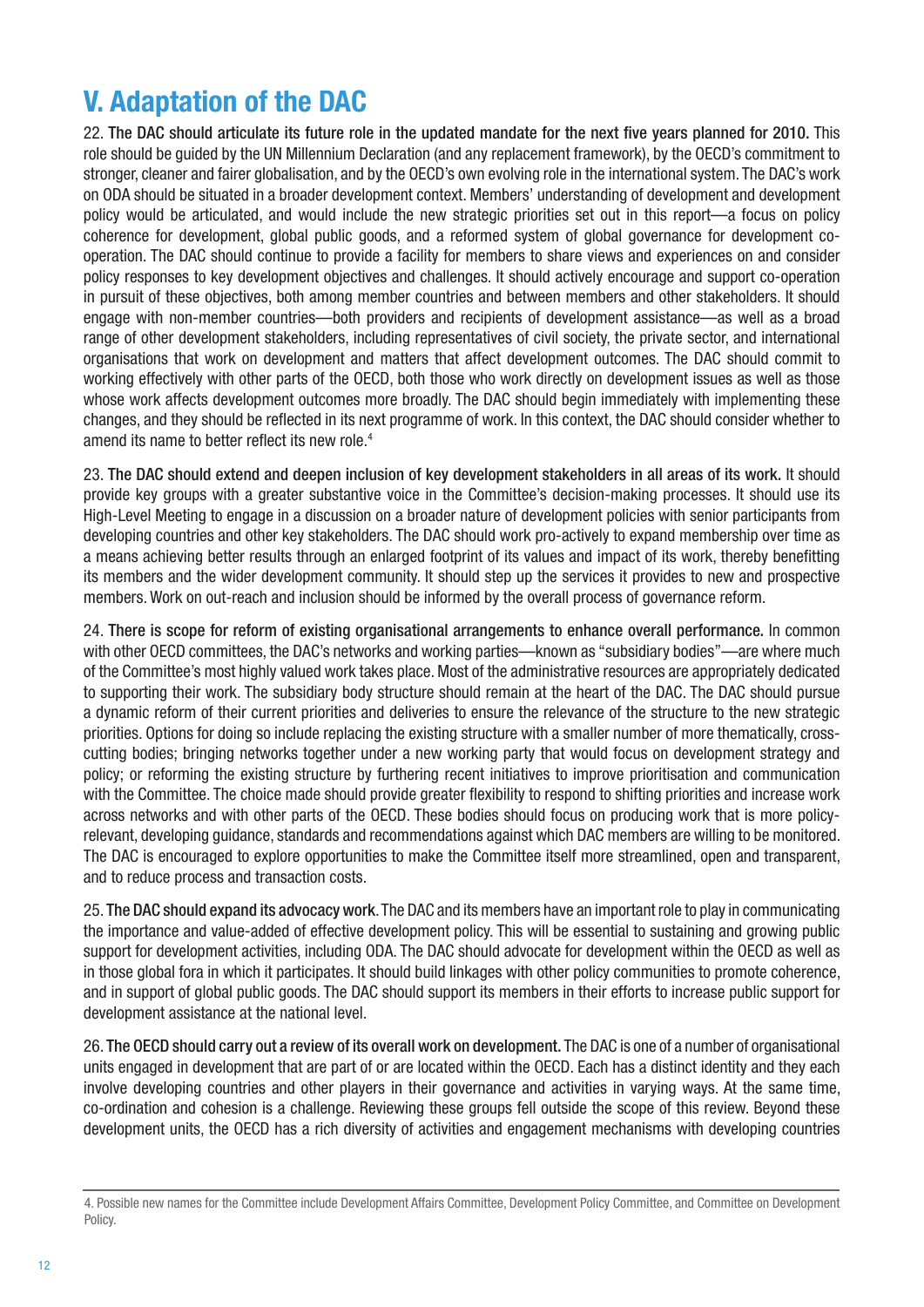across the spectrum of its overall work. The OECD should undertake a review of how development-related work across the organisation can be done more effectively. The results of this review, together with the recommendations of this report, should be taken into account in the articulation of a new DAC mandate from the end of 2010.

# **VI. Conclusion**

27. The last 50 years have seen substantial global development gains, but also un-met targets. In a more inter-connected world that faces immediate and longer-term challenges, many people are at risk of losing gains won, others of never achieving them. Development has never been more central to global stability and welfare. The global development community now needs to adapt to the challenges presented by a radically changing world. It must help to connect global priorities to national strategies, better connect development policies to other policies that affect global welfare, and connect all key development players in structures that are effective and command broad support. The international community must step up its commitments to agreed targets and provide support to address new challenges.

28. The DAC has a unique role to play in the development community's global response. Its own efforts to situate its work in a broader development context and to work with others provide a solid foundation on which to build a stronger DAC for the future. To enhance its relevance and effectiveness, it must find mechanisms to support the strategic priorities set out in this report. Doing this will require change — significant change. The DAC has shown an ability to adapt. Now is the time to extend and accelerate these efforts in support of development as a common cause.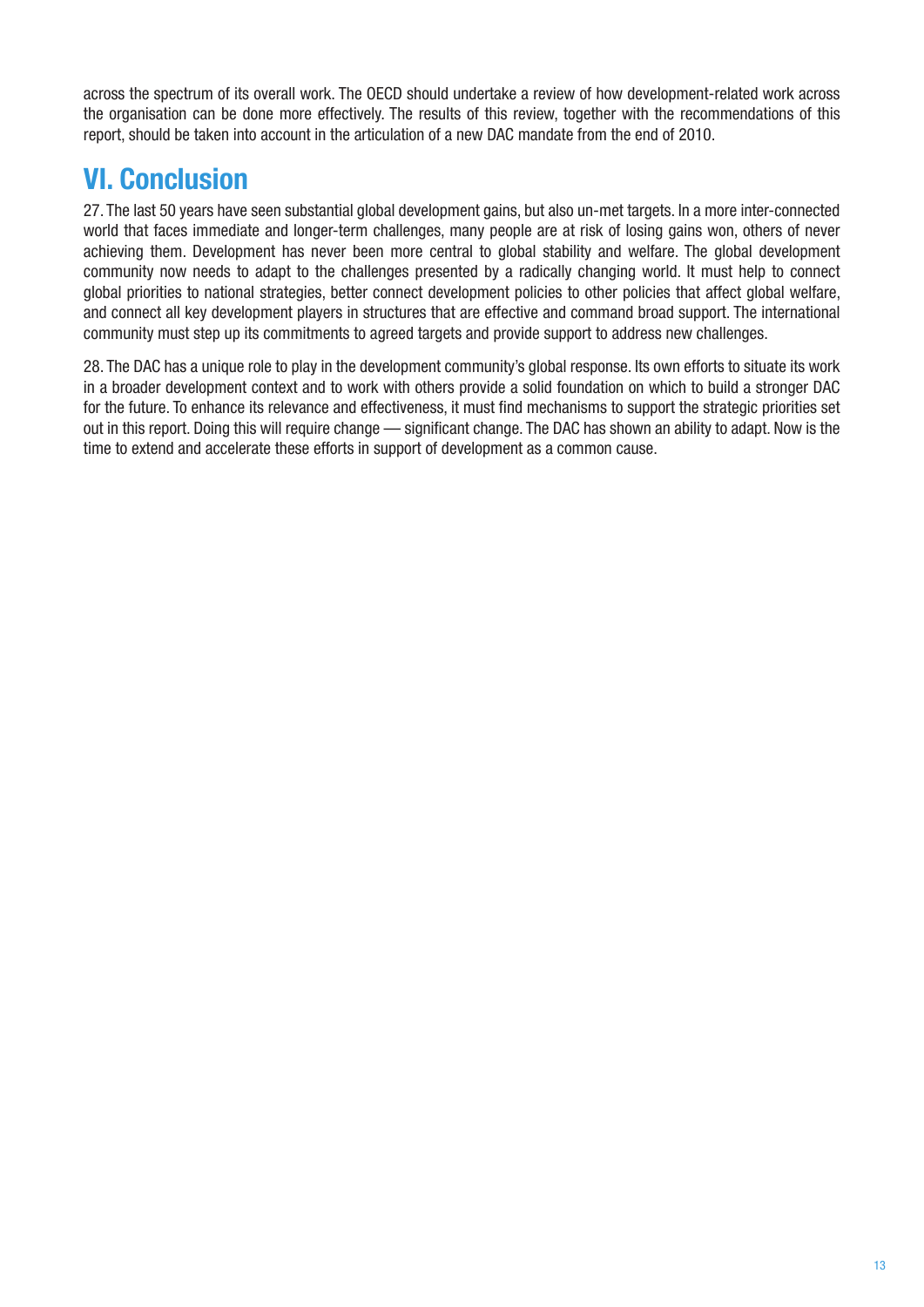### **ANNEX I Description of process**

1. *Background.* Against a rapidly changing global landscape, the 2007 OECD Council's In-Depth Evaluation of the DAC recommended, inter alia, that the DAC should undertake a Strategic Reflection Exercise. The overall purpose was to address the key question of how to sustain and increase the relevance of the DAC and its Subsidiary Bodies in the changing development co-operation landscape, building on its strengths and comparative advantage, with a time horizon to 2020. In view of the Reflection Exercise, the OECD Council approved a two year extension of the current DAC mandate to the end of 2010 to enable the DAC to submit a revised mandate where necessary based on the reflection results.

2. *Terms of Reference*. The terms of reference for the reflection exercise were approved by the DAC High-Level Meeting in May 2008.<sup>5</sup> They asked that the exercise:

- a.take stock of the changing global landscape and assess the role of development financing and co-operation in poverty reduction for the next 10-15 years;
- b.spell out the DAC's comparative advantage and value added in poverty reduction, including in promoting policy coherence for development, by adapting to new realities, demands and opportunities; and

c.make recommendations on:

- the role, structure, and operating modes of the DAC and its Subsidiary Bodies in carrying out a focused work programme and in achieving results; and
- strengthening DAC's interface with other directorates and committees within the OECD, relevant international organisations (World Bank, United Nations, etc.), non-DAC donors, new actors and partner countries.

3. Reflection Group. The reflection exercise was undertaken by a Reflection Group (RG) of senior level individuals nominated by DAC members and observers. Originally foreseen as eight to nine in number, it eventually comprised 22 individuals. The following lists the members.

4. The RG met on about six occasions, in June 2008 (New York), October 2008 (Washington DC), December 2008 (Paris), February 2009 (Rome), March 2009 (Geneva) and April 2009 (Washington DC). The meetings were chaired by the Chair of the DAC, Mr. Eckhard Deutscher. The group's work was supported by the DAC Secretariat and a facilitator.

5. *Other discussions within OECD.* A Support Group (SG) was established, composed of delegates from DAC members and observers, chaired by the DAC Chair, and assisted by the Secretariat. The SG had a particular responsibility for stakeholder consultation under the guidance of the RG, and for providing feedback on the reflection process. The SG held four meetings, all in Paris, in June 2008, September 2008, December 2008, and February 2009. A Progress Report on the reflection exercise was discussed by the DAC Senior-Level meeting in December 2008. SG members were provided access to reflection exercise documentation through the internal reflection website. A copy of the Reflection Group's draft report was made available to the DAC for discussion at its meeting on April 21, 2009, in advance of the final RG meeting on April 24. The reflection process involved discussions with representatives of individual DAC delegations, units of OECD with whom the DAC works, and staff members of the secretariat.

6. *Intellectual inputs.* The RG considered several sources of information on the global and development landscape within which development co-operation takes place. A number of these were based on analysis carried out within agencies in individual DAC member countries. Others were provided from other development agencies, as well as a range of official and unofficial sources. The RG requested and considered intellectual contributions in the areas of aid architecture, global public goods, and policy coherence for development. Each area is reflected in the final report.

<sup>5.</sup> See *Terms of Reference: DAC Strategic Refection Exercise,* DCD/DAC (2008)28/REV1, 30 April 2008.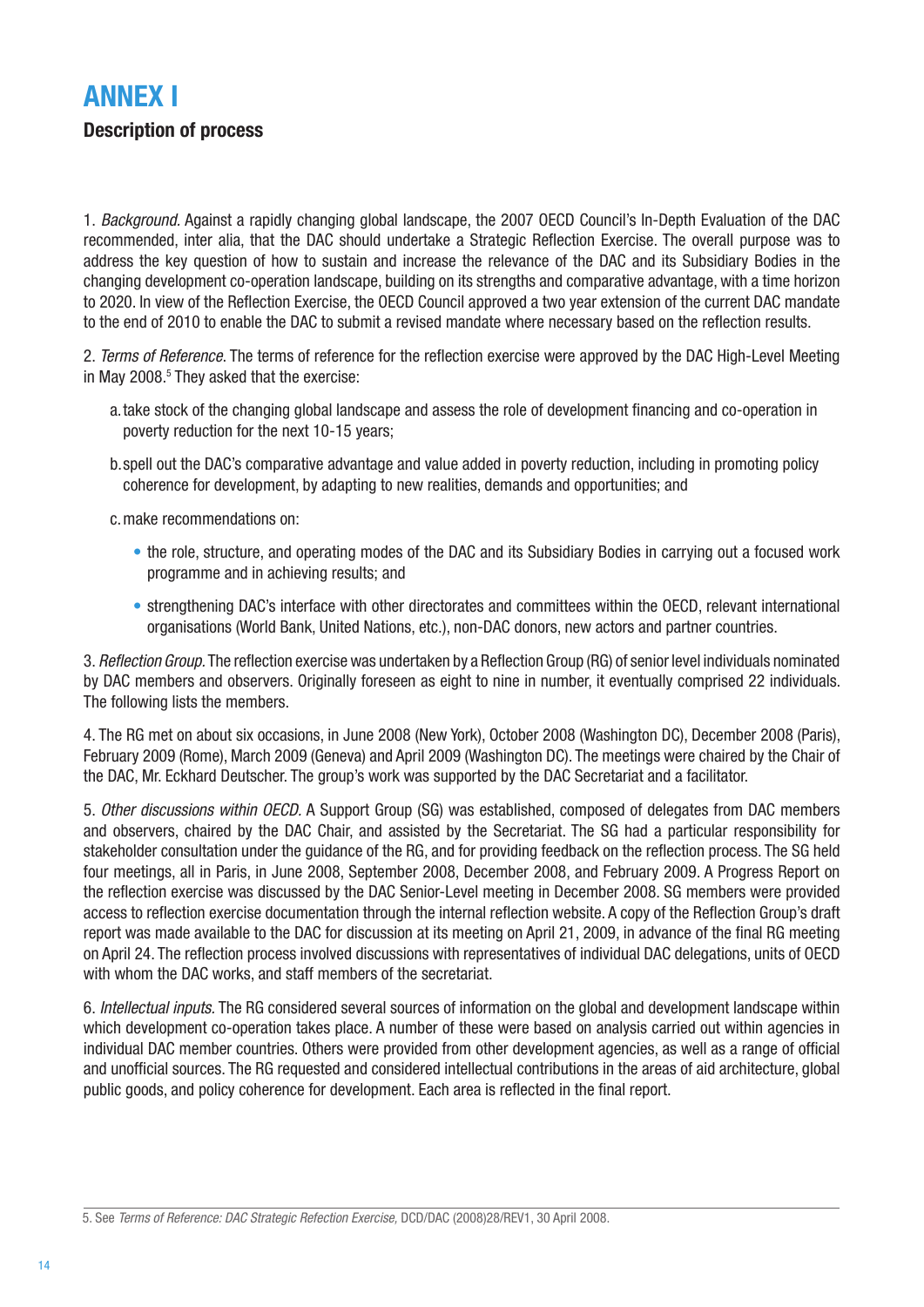# **Reflection Group members**

| <b>Country/Institution</b> | <b>Name</b>                   | <b>Title</b>                                                                                                                  |
|----------------------------|-------------------------------|-------------------------------------------------------------------------------------------------------------------------------|
| <b>Belgium</b>             | Mr. Herman de Croo            | Ministre d'État,<br>Vice-président de la Chambre des Représentants                                                            |
| <b>Canada</b>              | Ms. Christine Hogan           | Vice-President,<br>Canadian International Development Agency                                                                  |
| <b>Denmark</b>             | Mr. Ulrik Vestergaard Knudsen | Ambassador,<br>Permanent Representative to the OECD                                                                           |
| <b>European Commission</b> | Mr. Maciej Popowski           | Director,<br>Horizontal Issues, European Commission                                                                           |
| <b>Finland</b>             | Mr. Pertti Majanen            | Ambassador,<br>Permanent Representative to the OECD                                                                           |
| Germany                    | Mr. Adolf Kloke-Lesch         | Director General,<br>Federal Ministry for Economic Co-operation & Development                                                 |
| Greece                     | Mr. Grigoris Tassiopoulos     | Deputy Director of YDAS3                                                                                                      |
| <b>Japan</b>               | Mr. Masato Watanabe           | Deputy Director General,<br>Japanese Ministry of Foreign Affairs                                                              |
| Korea                      | Mr. Kang-ho Park              | Director-General,<br>Ministry of Foreign Affairs and Trade                                                                    |
| <b>Luxembourg</b>          | Mr. Marc Bichler              | Directeur, Direction de la Co-opération et Développment, Ministère<br>des Affaires Étrangères et de l'Immigration             |
| <b>Netherlands</b>         | Prof. Peter Van Lieshout      | Member of the Scientific Advisory Council to the Government                                                                   |
| <b>New Zealand</b>         | Ms. Jackie Frizelle           | Director,<br>New Zealand Agency for International Development                                                                 |
| <b>Norway</b>              | Mr. Atle Leikvoll             | Assistant Secretary General, Ministry of Foreign Affairs                                                                      |
| <b>Poland</b>              | Mr. Jan Bielawski             | Ambassador-at-Large                                                                                                           |
| <b>Portugal</b>            | Ms. Ines Rosa                 | Vice-President, Portuguese Institute for Development Assistance                                                               |
| <b>Sweded</b>              | Mr. Jan Knutsson              | Director-General for International Development Co operation                                                                   |
| <b>Switzerland</b>         | Mr. Joerg Frieden             | Head, Development Policy & Multilateral Co-operation, Swiss<br>Agency                                                         |
| <b>United Kingdom</b>      | Mr. Owen Barder               | AidInfo@DevelopmentInitiatives                                                                                                |
| <b>United States</b>       | Ms. Lisa Chiles               | Counsellor, US Agency for International Development                                                                           |
| <b>UNDP</b>                | Mr. Bruce Jenks               | Director, Bureau for Resources and Strategic Partnerships                                                                     |
| <b>World Bank</b>          | Mr. Jeffrey Lewis             | Senior Advisor & Head International Policy & Partnerships Group,<br>Poverty Reduction and Economic Management Vice Presidency |

7. *Former DAC chairs.* The views of five former DAC Chairs were sought. They feel that the DAC should continue to have a role as a key OECD Committee over the period to 2020, but that it needs to change and adapt to a changing international environment. It should continue to deliver its core functions in relation to development co-operation (statistics, aid effectiveness, Peer Reviews). Improvements in the present arrangements are suggested, such as more policy-relevant statistics, some tightening up of Peer Reviews and a more ambitious agenda around evaluation. Account needs to be taken of the various objectives that development co-operation serves in practice. The DAC needs to prioritise, to focus on impact, to manage relations with subsidiary bodies, and avoid supporting too many objectives. It needs to pay greater attention to global issues (particularly those where aid may have a key role to play) and the policy coherence agenda, against a background of increasing interdependence and inequality. Issues mentioned include population, agriculture (especially in Africa), energy, water, environment and climate change.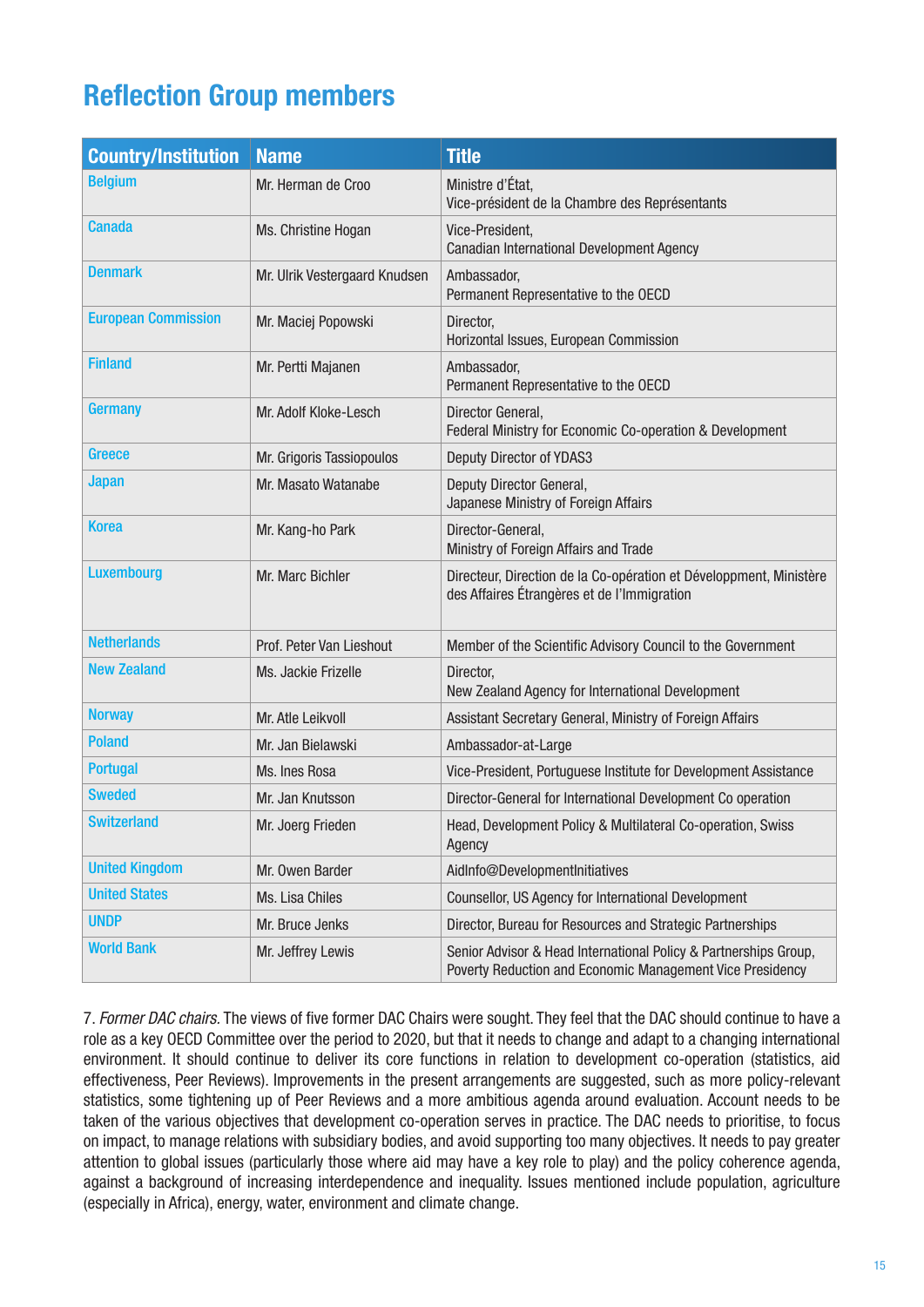8. The DAC needs to forge relationships with assistance providers outside the DAC, but in a pragmatic way (e.g., drawing on mutual interest). This should include more dialogue with the private sector. Some issues (e.g., capacity development) may be better discussed in a more inclusive forum than the DAC alone. In addition, the following points were raised: the need to re-draft the DAC mandate (or associating the original mandate with some sort of memorandum of understanding about common ground between DAC members); the case for re-considering the policy on charging for publications; and having a light calendar of key events that could bring DAC and its various partners together for dialogue.

9. *External Consultations.* In-country consultations were organised in six countries, led in each by the local representation of a DAC member. The countries were Afghanistan, Bangladesh, Indonesia, Tanzania, Uganda, and Ukraine. Fifty seven organisations responded to requests from the DAC Chair to complete a questionnaire.<sup>6</sup> Of these, twenty-six came from countries, of which seventeen were DAC members or observers, three were OECD accession candidate countries, and three were OECD enhanced engagement countries. Responses were received from four international or private organisations. Several DAC members involved a range of other stakeholders in their national consultations or dialogue, and in some cases have submitted the individual responses of industry groups, civil society organisations or representative bodies, or others.

10. Respondents identified the following as the primary global challenges:

- Environmental sustainability, with climate change and global warming the most commonly cited issues, followed by energy, agriculture (including food) and water resources.
- Governance, with most comments on governance arrangements for development co-operation at a global level, but also with a significant number on the importance of governance at the national level. Social exclusion and increased inequality were frequently cited themes, as was the need for increased empowerment and voice for those seen as excluded or under-represented. International institutions, including the DAC, are seen by many as not having sufficient representation from new economic powers/new donors, from partner countries, and from non-official development stakeholders. Several note a global shift in relative economic power from west to east.
- Poverty and the MDGs were mentioned extensively, with a number of contributions focusing on the widening gap rather than absolute levels.
- Fragile states and instability.
- The global economic crisis, with comments more prominent among the later submissions as the scale and impact on developing countries began to became clearer.

11. Suggestions on the international response to these challenges and the role of development co operation within that response were more varied. In general, there was a clear expression of the need to act on the identified global challenges, with suggestions on reforming the governance arrangements for development co-operation at a global level and mainstreaming climate change particularly prominent. A number of respondents suggested a need for a new development framework. Many of the recommended actions for development co-operation focused on the theme of aid effectiveness.

12. With respect to the DAC, respondents supported continuing traditional core DAC activities, notably statistics and peer reviews, albeit with recommendations for improvement. The need to respond to changing aid architecture was also prominent, but how to do so less clear. Some seem to wish to have subsidiary bodies go further in involving non-DAC players, while others would like more fundamental change, especially non-DAC members who would like to see more voice for new donors and developing countries. Working on PCD received support, as did a shift in focus from aid to development, and a stronger evidence-based focus on results. There is a broad sense throughout of the need to deliver on existing commitments made by donors, whether in terms of aid volumes or aid effectiveness. Some respondents called for the aid effectiveness agenda—which received broad support—to be transferred over time to what some called a more inclusive and representative process. Many would welcome greater frankness in DAC assessments of performance

<sup>6.</sup> The questionnaire was broken in four main sections: what do respondents see as the three most significant challenges that the world will face in the next ten to fifteen years?; what should be the international political response to these challenges and what should be the role of development co-operation within that response?; what would you wish to see the DAC do as part of this, and how and with whom should the DAC work?; and how can the work of the DAC become more effective and relevant?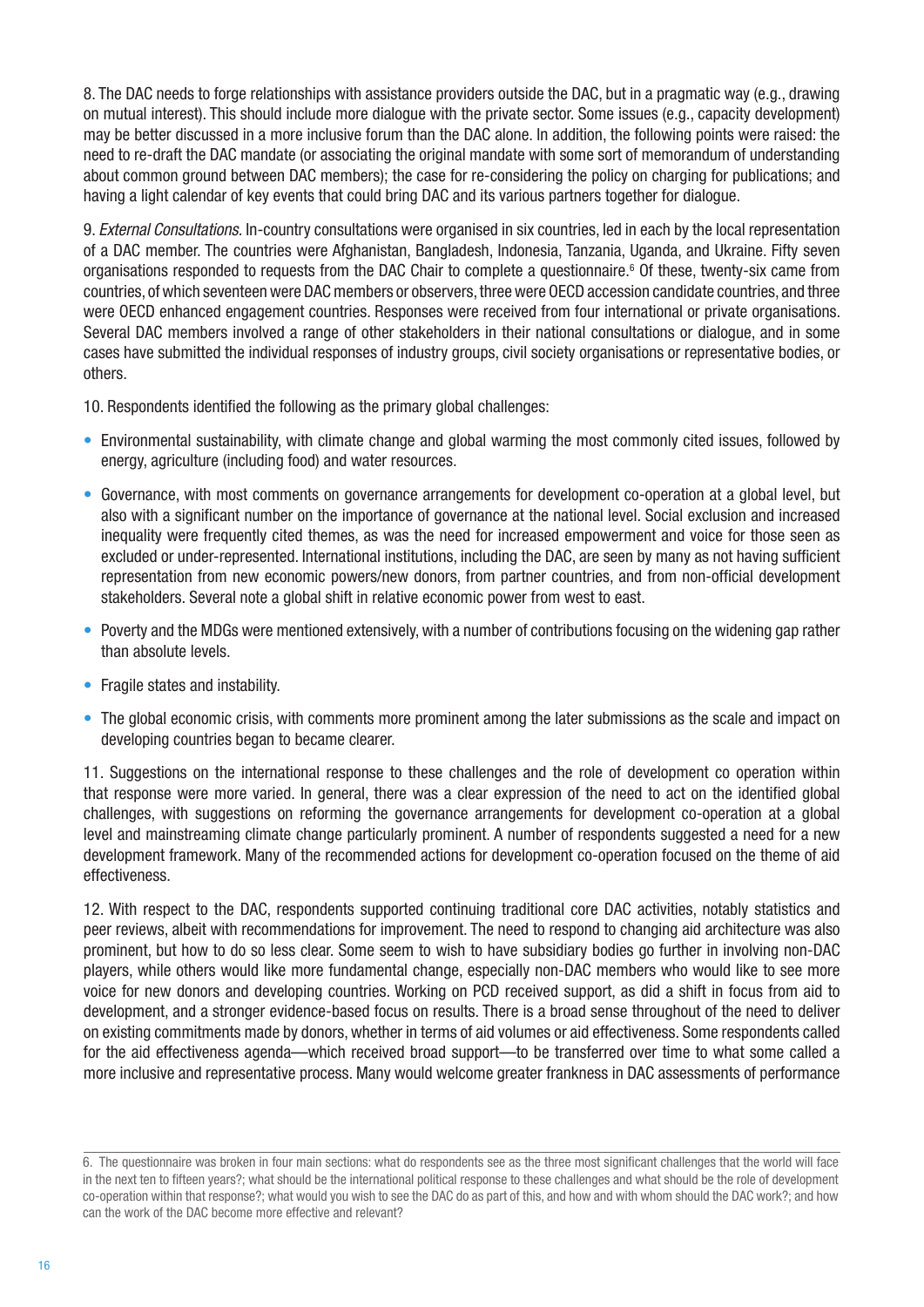by both donors and developing countries. There is also support for a greater focus on whether what the DAC advises is being operationalised at the country level, a point that is particularly notable in the feedback from the in-country consultations.

13. Impact of global financial crisis. The impact of the global financial crisis on developing countries became more apparent after commencement of the reflection exercise. Having started in developed countries, it was noted that the crisis became global and was profoundly affecting developing countries. Its effect was compounded as it came on top of the earlier food and energy crises. Reflection Group members shared the views of many consulted that the crisis poses a grave threat to development and needs to be central to the development community's work.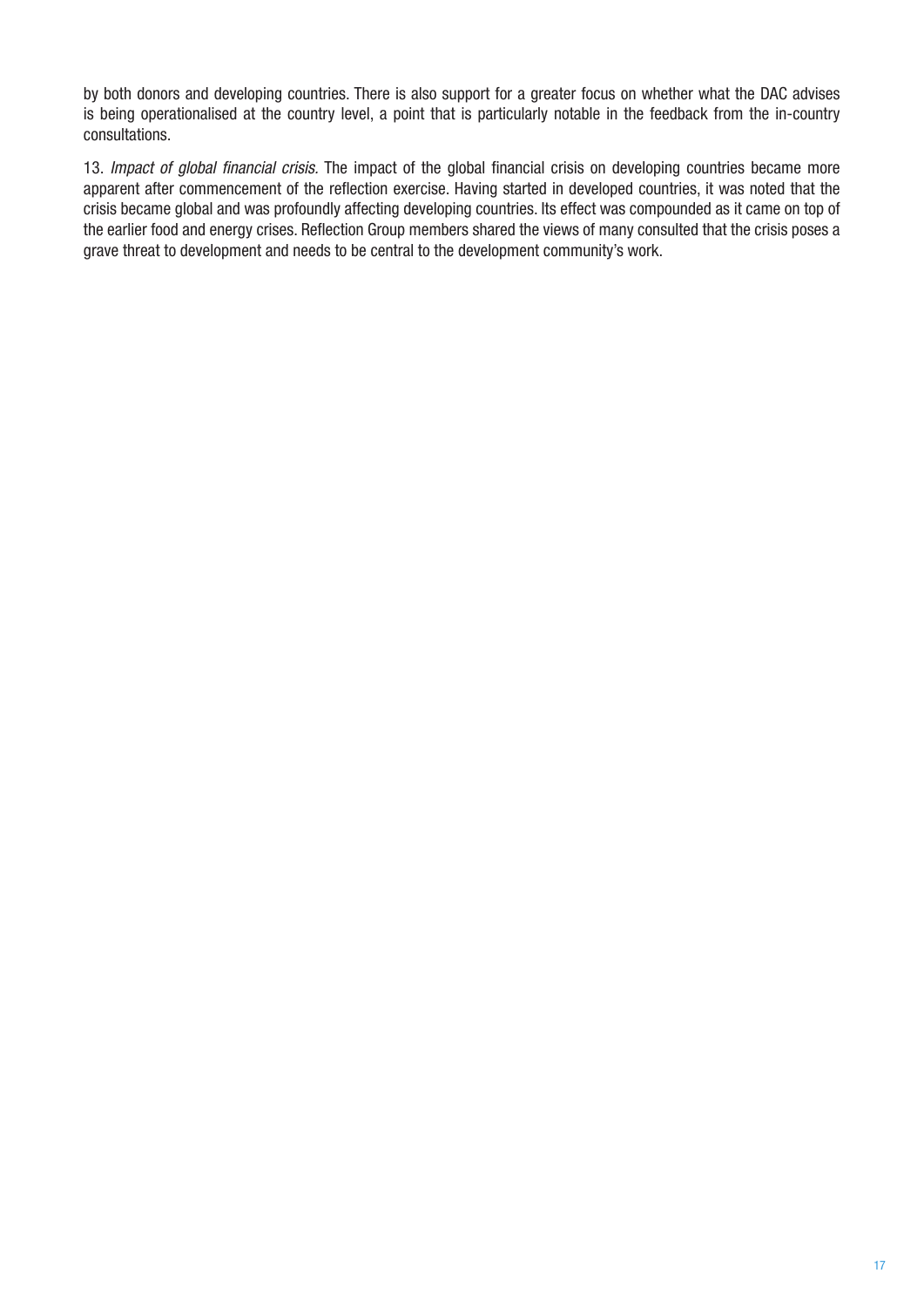### **ANNEX II**

### **Overview of the DAC**

1. The OECD. The Organisation for Economic Co-operation and Development (OECD) traces its roots to the Marshall Plan. Today, it groups 30 member countries committed to democratic government and the market economy and provides a forum where governments can compare and exchange policy experiences, identify good practices and promote decisions and recommendations. Dialogue, consensus, peer review and pressure are at the heart of the OECD. Its mission is to help governments and society reap the full benefits of globalisation, while tackling the economic, social and governance challenges that can accompany it.

2. The DAC. The Development Assistance Committee (DAC) is a unique international forum where governments and multilateral organisations, such as the World Bank and the United Nations, come together to help developing countries reduce poverty and achieve the Millennium Development Goals (MDGs). Founded in 1960 as the Development Assistance Group, the DAC became part of the OECD by Ministerial Resolution on 23 July 1961.

3.The DAC's Mandate. The DAC's mandate is to "…consult on the methods for making national resources available for assisting countries and areas in the process of economic development and for expanding and improving the flow of longterm funds and other development assistance to them." The mandate is due to be reviewed at the end of 2010.

4. Context of DAC Activities. Like the 40 or so principal bodies that make up the OECD, the DAC is essentially a community of policy professionals who engage in collective thinking to co-ordinate approaches in a major area of public policy – in this case the provision of official development assistance (ODA). Also referred to as aid or development co-operation, these funds are designed to improve the economic and social emergence of developing countries. The DAC follows the common OECD practices of peer learning and review, identification and analysis of key emerging issues, articulation of good practice, and operation and use of statistical databases. DAC statistics set the international standard for defining and recording ODA. The DAC's collective work commonly results in joint policy statements and agreed guidance on particular areas of development co-operation policy and practice. Occasionally, the DAC issues formal recommendations. This work is motivated by a shared OECD objective: to produce impact. The DAC shares ideas, information and good practice through its extensive system of networks and working parties to generate ongoing learning and peer pressure. In this way, it helps to shape the evolving consensus on practices and performance among official aid donors. The DAC also contributes to the analysis and understanding of wider issues of development co-operation and policy coherence faced by OECD governments, interacting with a range of policy communities across the OECD.

5. Membership. The DAC, one of OECD's oldest committees, was founded to guide, promote and enhance co-operation with developing countries. Today, it comprises 23 members: Australia, Austria, Belgium, Canada, Denmark, Finland, France, Germany, Greece, Ireland, Italy, Japan, Luxembourg, Netherlands, New Zealand, Norway, Portugal, Spain, Sweden, Switzerland, United Kingdom, United States and the European Commission. The World Bank, the International Monetary Fund (IMF), the United Nations Development Programme (UNDP) as well as the remaining OECD member countries— Czech Republic, Hungary, Iceland, Korea, Mexico, Poland, Slovak Republic and Turkey—participate as observers.

6. The Secretariat. The Development Co-operation Directorate (DCD) acts as the secretariat for the DAC, providing technical expertise and operational capacity to enable it to:

- Be the definitive source of Official Development Assistance statistics and mobilise its increase
- Assess members' development co-operation policies and implementation through Peer Reviews
- Enhance the effectiveness of aid by making it more aligned, harmonised, results focused and untied
- Provide analysis, guidance and good practice in key areas of development such as environment, conflict and fragility, gender equality, governance, poverty reduction, evaluation, capacity development, aid for trade, and aid architecture
- Support policy coherence for development through peer reviews and collaboration with other policy communities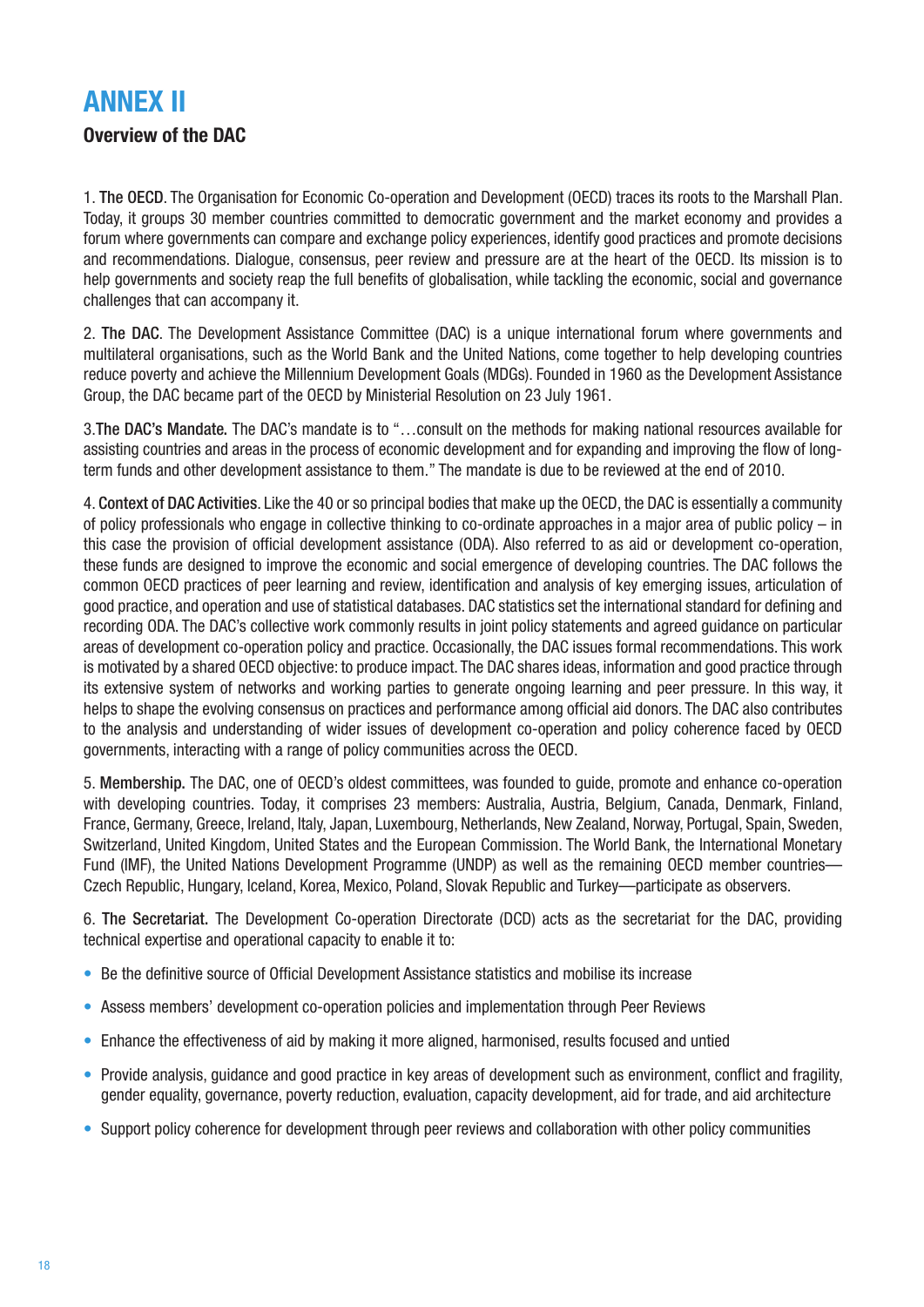7. How the DAC Works. Under a full-time, elected Chair (there is only one other full-time Committee Chair in the OECD), the DAC functions at various interacting levels:

- The annual DAC High Level Meeting (April/May) and the Senior Level Meeting (December) bring together aid ministers and agency heads and their most senior advisers to agree on strategic policy directions, review performance and effectiveness and discuss current problems that require collective action.
- The DAC working parties and networks are communities of policy makers and experts from aid ministries and agencies who work in thematic areas across the development co-operation agenda (see paragraphs through 16).
- DAC Delegates, most of whom are based in their countries' OECD Delegations in Paris, carry forward the business of the DAC in co-ordination with their capitals. They agree on the programme of work and budget, overview and facilitate the work of the various DAC networks and working parties, prepare the High Level and Senior Level Meetings and conduct DAC peer reviews. They also undertake work on a number of specific issues which include aid untying, capacity development, aid for trade, and the forward planning on aid levels and allocations of DAC donors, as well as of multilateral institutions and global funds and programmes.
- The OECD Global Forum on Development, a joint venture between the DAC and the OECD's Development Centre, brings •together a set of stakeholders from within and beyond the OECD to work on specific themes.

8. Main DAC Activities. Activities carried out by the Committee directly include peer reviews, outreach, the Global Forum for Development, work on untying aid, policy coherence for development and capacity development. Detailed explanations are as follows.

9. Each year, the DAC conducts regular Peer Reviews of four or five members' development policies, strategies and activities. These reviews look at how members are putting into practice the policy work carried out by the DAC and its subsidiary bodies. They also look at how members are responding to international commitments and what they are doing to live up to their own national goals and commitments. Peer Reviews are designed to encourage positive change, support mutual learning and raise the overall effectiveness of the development programs of DAC members. The DAC uses peer pressure as one way of promoting sometimes difficult changes – but change is, largely, a factor of discussions and suggestions for improvements. The recommendations made in a given review are revisited five to six years later to evaluate progress in the next cycle of Peer Reviews. The DAC also carries out "mid-course" checks (i.e. two to three years after the initial review) to monitor implementation of recommendations. The DAC is the only official international forum that regularly examines and critically reviews key bilateral development co-operation systems and offers constructive commentary for their reform. Several non-DAC members of the OECD participate actively in the work of the Committee and are becoming increasingly important as donors. To help them establish their aid programmes based on good practice, the Committee offers special "mini" Peer Reviews.

10. DAC outreach actively engages non-DAC and non-OECD providers of development assistance in policy dialogue and technical exchanges. It attaches particular importance to reaching out to new donors, bringing them into its substantive work to add new dimensions and enhance its relevance and impact. In this context, several non-DAC OECD members participate regularly in the DAC's work. The DAC also seeks continued and increasing engagement of aid recipient countries in its working groups and other bodies.

11. The Global Forum on Development was launched in 2006 to promote dialogue on priority development issues among OECD and non-member governments, the private sector and civil society. Its multi-year thematic cycles are organised jointly by the DAC and the OECD's Development Centre around an annual plenary meeting and a series of events that include informal experts' and policy workshops. The Forum's first thematic cycle (2006-2009) is centred on identifying options for more effective development finance. Four major themes have emerged: understanding the present development finance system; putting ownership into practice; matching instruments to needs; and reshaping international development finance.

12. Aid for Trade experts from OECD and non-OECD members work in close co-operation with the World Trade Organization (WTO), the international financing institutions and the United Nations System to transform globalisation into a more inclusive process by helping poor countries build their trade capacity. The OECD Trade Committee (TC), in a joint effort with the WTO, has established a three-tiered (global, donor and recipient) monitoring framework to provide a comprehensive picture of Aid for Trade. The DAC is working to build recognition among the development community that trade is an important tool for development so as to increase financial support and improve its effectiveness.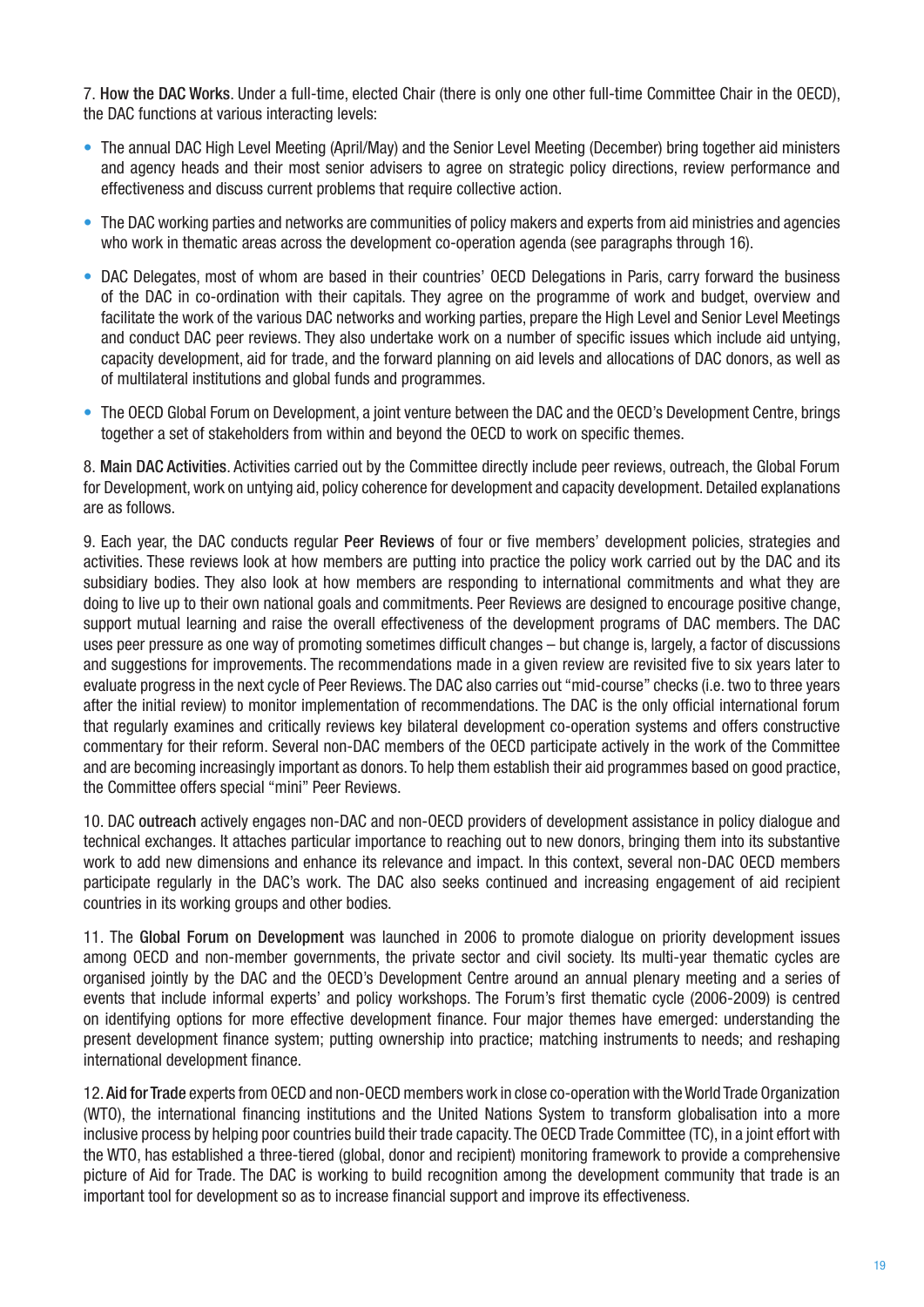13. Under its landmark Recommendation on Untying ODA to the Least Developed Countries (2001), DAC members undertook to untie most aid to the LDCs, with the exception of food aid and free-standing technical co-operation. Since the entry into force of the Recommendation, both the volume of ODA to the LDCs and these countries' share in total bilateral ODA has increased. Many donors have untied all or most of their programmes above and beyond the requirements of the Recommendation. Annual progress reports on the implementation of the Recommendation are presented to the DAC and analytical reports are prepared to facilitate policy discussions on the contribution of untying to aid effectiveness. Work also continues on the parallel issues of encouraging more use of developing countries' procurement systems and, when donors are still responsible for procurement, encouraging more local and regional sourcing.

14. The importance of policy coherence for development (PCD) has been reinforced by globalisation. PCD helps to ensure that non-aid policy decisions taken in DAC capitals will not have negative impacts on developing countries, and to exploit potential positive synergies across policies that go beyond aid. The DAC collaborates with other parts of the OECD on analyses of the development dimensions of OECD countries' policies across a number of areas. In doing so, the peer review process plays a vital role.

15. A new DAC work stream was started in 2008 to help to shape effective and practical approaches to capacity development in support of the implementation of the Paris Declaration on Aid Effectiveness, building on the internationally recognised DAC quidance document The Challenge of Capacity Development: Working Towards Good Practice (2006).

16. Other important activities are carried out by the DAC's subsidiary bodies. See the following paragraphs.

17. The Working Party on Statistics (WP-STAT)'s core objective is to provide the public with reliable data on aid through the DAC's statistical systems, a unique and definitive collection of data on the global aid effort. Through the WP-STAT, the DAC upholds the integrity and credibility of the concept of ODA, while adapting it to changing development realities and new aid instruments. This is essential to enable the tracking of DAC members' aid efforts over time and their international comparison. It also provides a firm basis for analytical work on aid trends and for assessments of aid effectiveness. The WP-STAT's data collection also includes other official and private flows to developing countries. As required, it proposes and implements changes in the directives for reporting ODA, seeking the DAC's approval for substantive changes and new rules. The Working Party consists mainly of statisticians and other experts from DAC capitals. Almost all DAC members are represented at each meeting.

18. The Working Party on Aid Effectiveness (WP-EFF) is the major international forum where partner countries join with the multilateral and bilateral community of donors to work on improving the effectiveness of aid. It was set up in May 2003 following a consensus – reached at the International Conference on Financing for Development (Monterrey, March 2002) – on actions required to promote a global partnership for development and accelerate progress toward achieving the Millennium Development Goals. It provides guidance on policy and good practice for aid effectiveness. One of its landmark outputs is the Paris Declaration on Aid Effectiveness, a practical roadmap for improving the quality of aid, endorsed by over 100 signatories in 2005. The Declaration was taken further in the Accra Agenda for Action approved at the High Level Forum in Accra, Ghana in September 2008. Today, much of the work of the DAC is centred on implementing the commitments made in Paris and Accra. The network comprises senior policy advisers from the 23 DAC members, as well as representatives from 23 developing countries and 11 multilateral organisations.

19. The DAC works to increase the effectiveness of international development programmes by supporting robust, informed and independent evaluation. Through the Network on Development Evaluation, it carries out two main areas of work: promotion of joint evaluations of the effectiveness of aid, and improvement of evaluation standards and norms. The 30 network members include heads of evaluation from all DAC member countries and from the following multilateral organisations: African Development Bank (AfDB), Asian Development Bank (ADB), European Bank for Reconstruction and Development (EBRD) and the World Bank. OECD countries that are not members of the DAC attend as observers. Partner countries and evaluation associations often participate in workshops and meetings.

20. The DAC Network on Gender Equality (GENDERNET) produces practical tools to help integrate gender equality and women's empowerment into all aspects of development co-operation. It brings together gender equality experts from DAC member agencies, multilateral institutions, non-governmental organisations, research institutions, and representatives from partner countries to define common approaches, share good practice and propose innovative ideas. The Network strives to ensure that practice and implementation match global and national commitments to gender equality and women's empowerment. It also provides strategic support to integrate gender equality perspectives into the DAC's work, reinforcing this issue in members' programmes.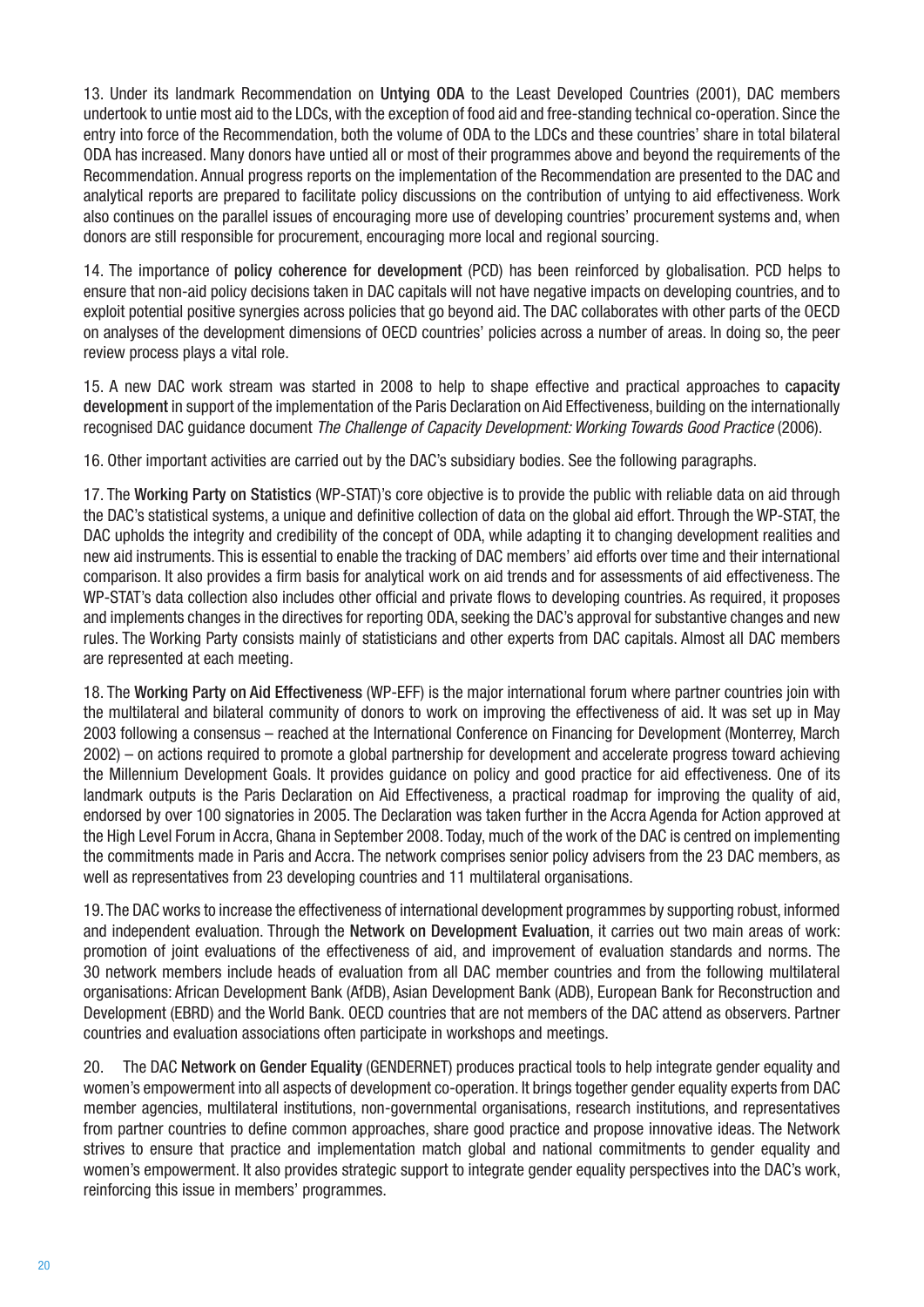21. The DAC supports the integration of environmental aspects into development co-operation through the Network on Environment and Development Co-operation (ENVIRONET). ENVIRONET works to enhance the coherence of OECD country policies in the areas of environment and development co-operation. In April 2006, at a Joint Ministerial Meeting, OECD Development and Environment Ministers adopted a Framework for Common Actions around Shared Goals, which commits OECD member countries to collaborating on key issues relating to environment and development. Three main work streams have evolved: integrating climate adaptation into development co-operation, financing water supply and sanitation governance, and capacity development for natural resources and environmental management. ENVIRONET brings together senior-level representatives of development co-operation agencies responsible for environment and environmental specialists from multilateral agencies like the World Bank and the United Nations, and non-governmental organisations.

22. The DAC Network on Poverty Reduction (POVNET) promotes economic growth for poverty reduction. POVNET works to ensure that growth is broad-based and inclusive. Reflecting the multi-dimensional nature of poverty, POVNET participants have various responsibilities in their home agency, ranging from infrastructure to agriculture to social development. The Business and Industry Advisory Committee (BIAC) and Trade Union Advisory Committee (TUAC) participate regularly in POVNET meetings, as do a variety of multilateral agencies including the World Bank, UNDP, ILO and IFAD. The Chairs of GENDERNET and ENVIRONET are ex officio members.

23. The DAC Network on Governance (GOVNET) is a resource for DAC member countries, providing a perspective on the challenges of state building in developing countries. GOVNET helps donors to be more effective in supporting democratic governance by providing a forum to exchange experiences and lessons, identify and disseminate good practice and develop policy and analytical tools. GOVNET's members include representatives from DAC members' ministries and observers. It also invites experts from international organisations, academia and non-governmental organisations to participate in its work programme to enhance its implementation.

24. The International Network on Conflict and Fragility (INCAF) was formed in January 2009. It works to improve development co-operation and coherent international action in situations where the Millennium Development Goals are undermined by threats of violent conflict, human insecurity, fragility, weak governance and instability. It is structured around three complementary pillars: tracking results in state building and peace building providing practical guidance for conflict prevention, peace building and state building in situations of conflict and fragility promoting lessons learned in security system reform and armed violence reduction. This forum brings together experts on governance and conflict prevention from bilateral and multilateral development co-operation agencies, including the EC, the UN system, the IMF, the World Bank and regional banks, and representatives from fragile states.